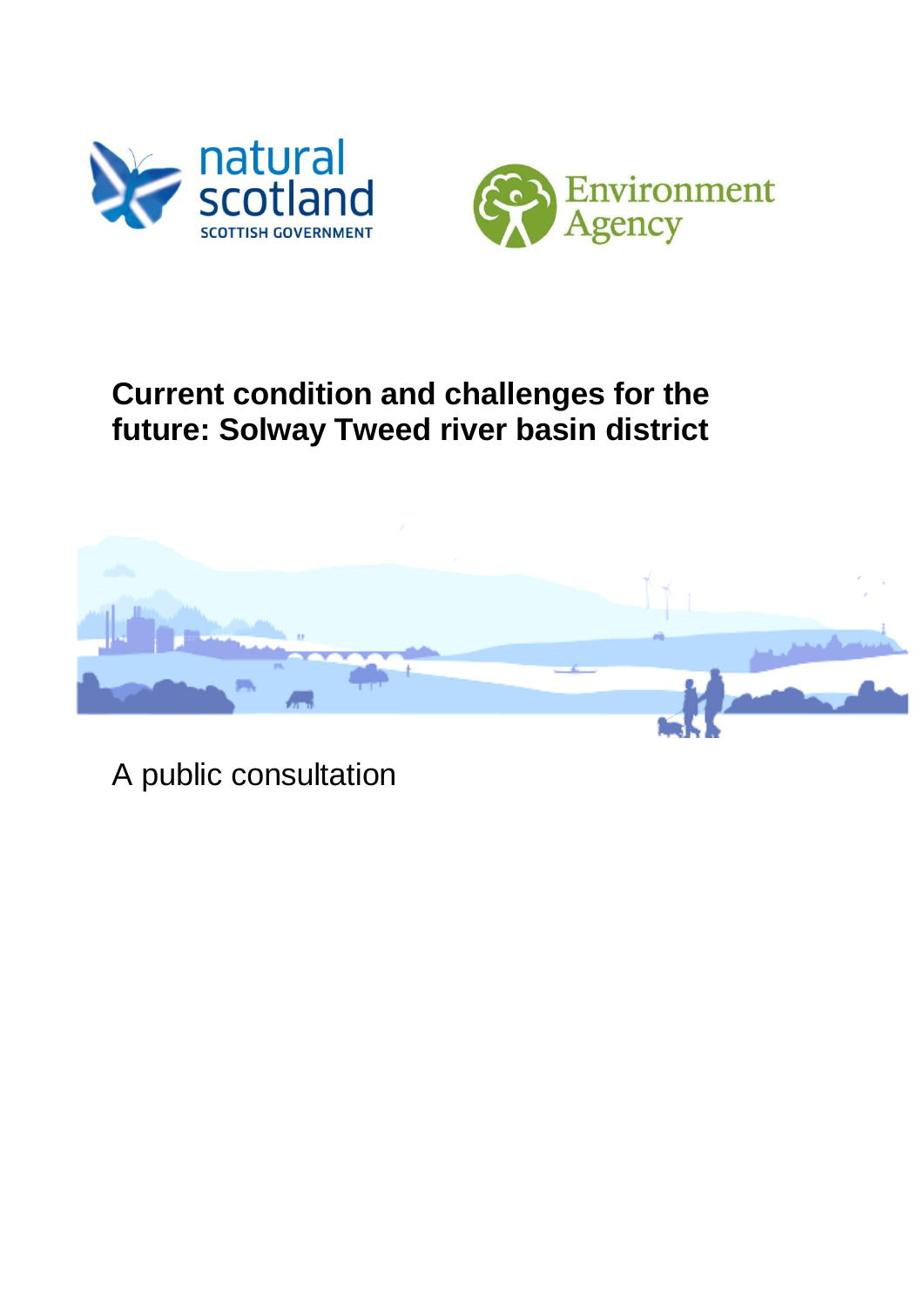#### **Foreword**

This public consultation provides you with the opportunity to contribute to the development of new approaches for the water management challenges for the Solway Tweed river basin district. It is set in the context of an update on the condition of the water environment and our progress on delivering the first management plan published in 2009 which set targets for water management for 2015 and beyond.

The information and analyses presented in this document support the development of the second river basin plan to be published in 2015. Specifically, we are looking for your views and ideas for making the step change required to meet these key challenges.

Since publishing the first river basin plan our understanding of impacts on the water environment has greatly improved and partnership working has strengthened. However, there is still a lot of work to be done in order to meet the challenge of achieving good ecological status for the waters in the Solway Tweed river basin. Your input to this consultation and involvement in the second river basin plan is essential to meet our shared goal of sustainable water management.

James C Cuvan

Chief Executive **SFPA** 

S Mune

**James Curran Curran Steve Moore**  Director North West Environment Agency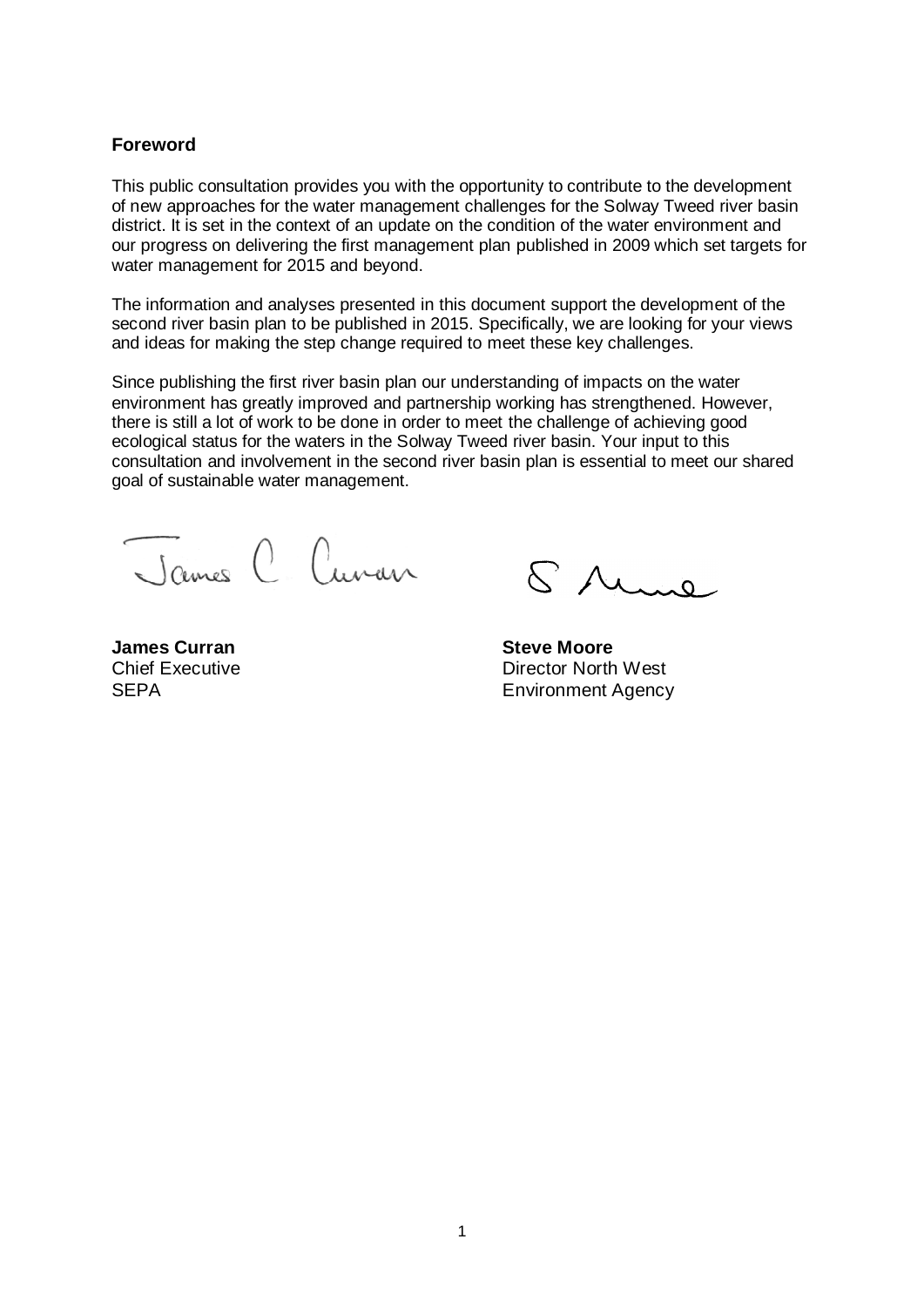# **Contents**

| 1. | Introduction                                               |    |
|----|------------------------------------------------------------|----|
| 2. | Benefits provided by the water environment                 | 5  |
| 3. | Current condition of the Solway Tweed river basin district | 5  |
| 4. | Progress on improvement targets                            | 9  |
| 5. | Significant water management challenges                    | 13 |
| 6. | Summary and next steps                                     | 20 |
|    | Annex 1: List of consultation questions                    | 22 |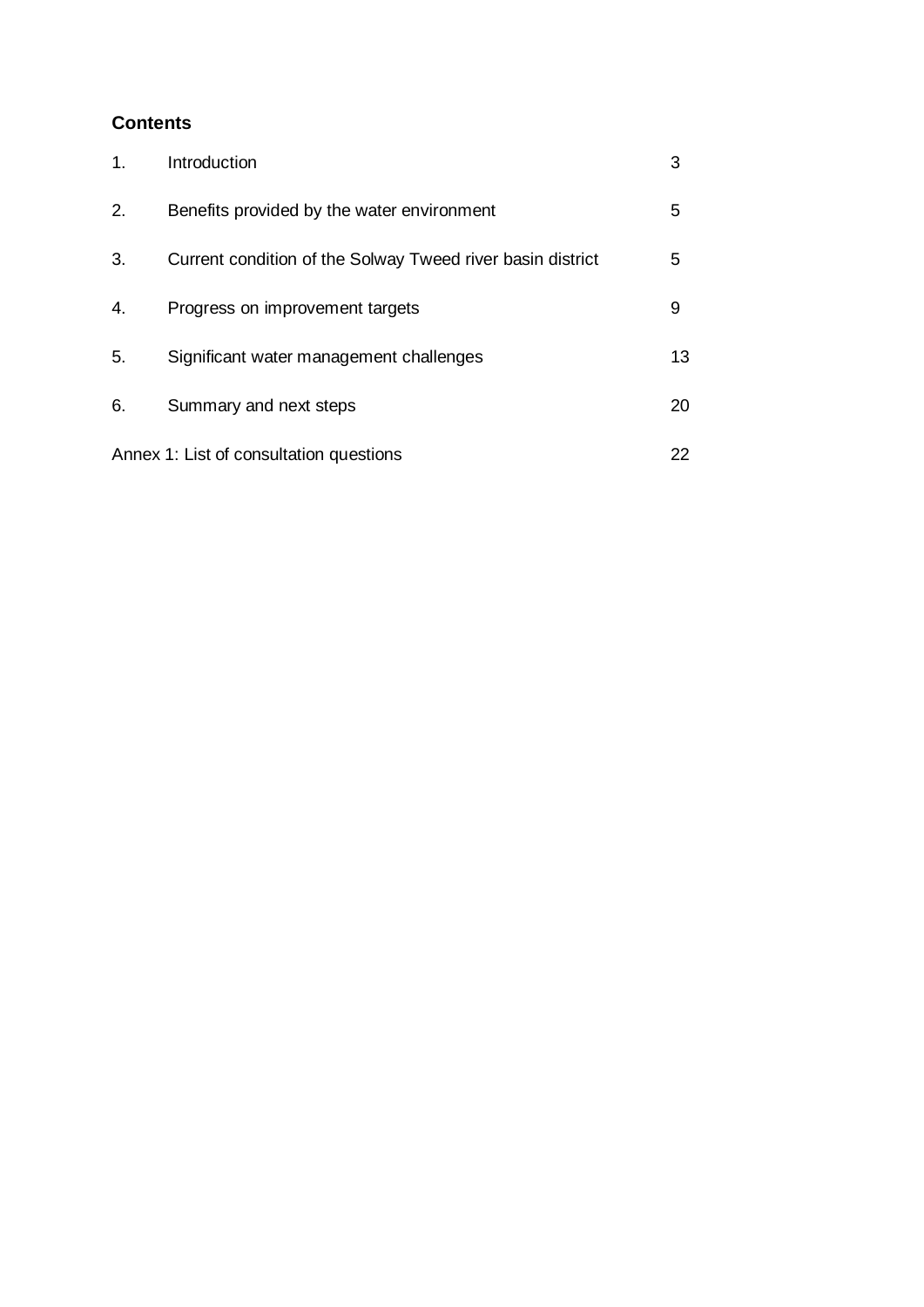# **1. Introduction**

At the end of 2009, the first management plan for rivers, lochs, estuaries, coastal waters and groundwaters in the Solway Tweed river basin district was published (map 1). The plan identified where our waters are in a good or excellent condition and where they are under pressure. It also set improvement targets for right up to 2027 and put in place a programme of measures for achieving these targets.

Since then the main task for us – the Scottish Government, DEFRA, the Scottish Environment Protection Agency (SEPA), the Environment Agency, responsible authorities and other key water users and interest groups - has been to put this plan into action on the ground. To do this effectively we have been working with water users to make the improvements needed to achieve our targets for 2015. SEPA and the Environment Agency have also been carrying out monitoring to improve our understanding of the pressures and impacts on the water environment and the effectiveness of the actions we have been taking.

We now need to start work to prepare a second river basin management plan for publication at the end of 2015. The information contained within this document will provide the starting point for the second plan. There are three main parts to this report<sup>1</sup>:

- A description of the current condition of the water environment in the Solway Tweed  $\bullet$ river basin district;
- $\bullet$ An assessment of progress on 2015 improvement targets;
- Discussion around the significant water management challenges we need to address in order to meet our objectives for the second and third cycles of river basin management planning and the potential options to manage these.

We are seeking your views on the significant management challenges and on potential new options for tackling them. We have asked specific questions in relation to the management challenges discussed in Section 5; however you are welcome to feedback on any aspect of this document. The ways you can respond are detailed at the end of this document and the list of consultation questions are found in the Annex. Your responses will help us develop draft proposals for the second river basin management plan which will be subject to consultation towards the end of 2014.

A significant amount of technical analysis underpins this document. You can access more detailed information at different spatial scales online via SEPA's [supporting data](http://www.sepa.org.uk/water/river_basin_planning/significant_issues/CCCF_Data_Application.aspx)  [application](http://www.sepa.org.uk/water/river_basin_planning/significant_issues/CCCF_Data_Application.aspx)<sup>2</sup>. This will enable you to do custom searches on specific bodies of water or catchments of interest to you. You will also find information on our updated analysis on the benefits provided by the of the water environment. Links to the application are provided throughout this document.

We have also been working in partnership to produce the first Flood Risk Management (FRM) Strategies for publication at the end of 2015. These will identify the most sustainable measures to manage flood risk, some of which may also help address some of the key management challenges identified in this report.

 1 This summary together with the information available through the links in the document review and update the analyses and reviews required by Article 5 of the Water Framework Directive and provide the overview of significant water management issues required by Article 14.<br><sup>2</sup> The quanorting application is found an SEDA's river.

The supporting application is found on SEPA's river basin planning website: [http://www.sepa.org.uk/water/river\\_basin\\_planning/significant\\_issues/CCCF\\_Data\\_Application.aspx](http://www.sepa.org.uk/water/river_basin_planning/significant_issues/CCCF_Data_Application.aspx)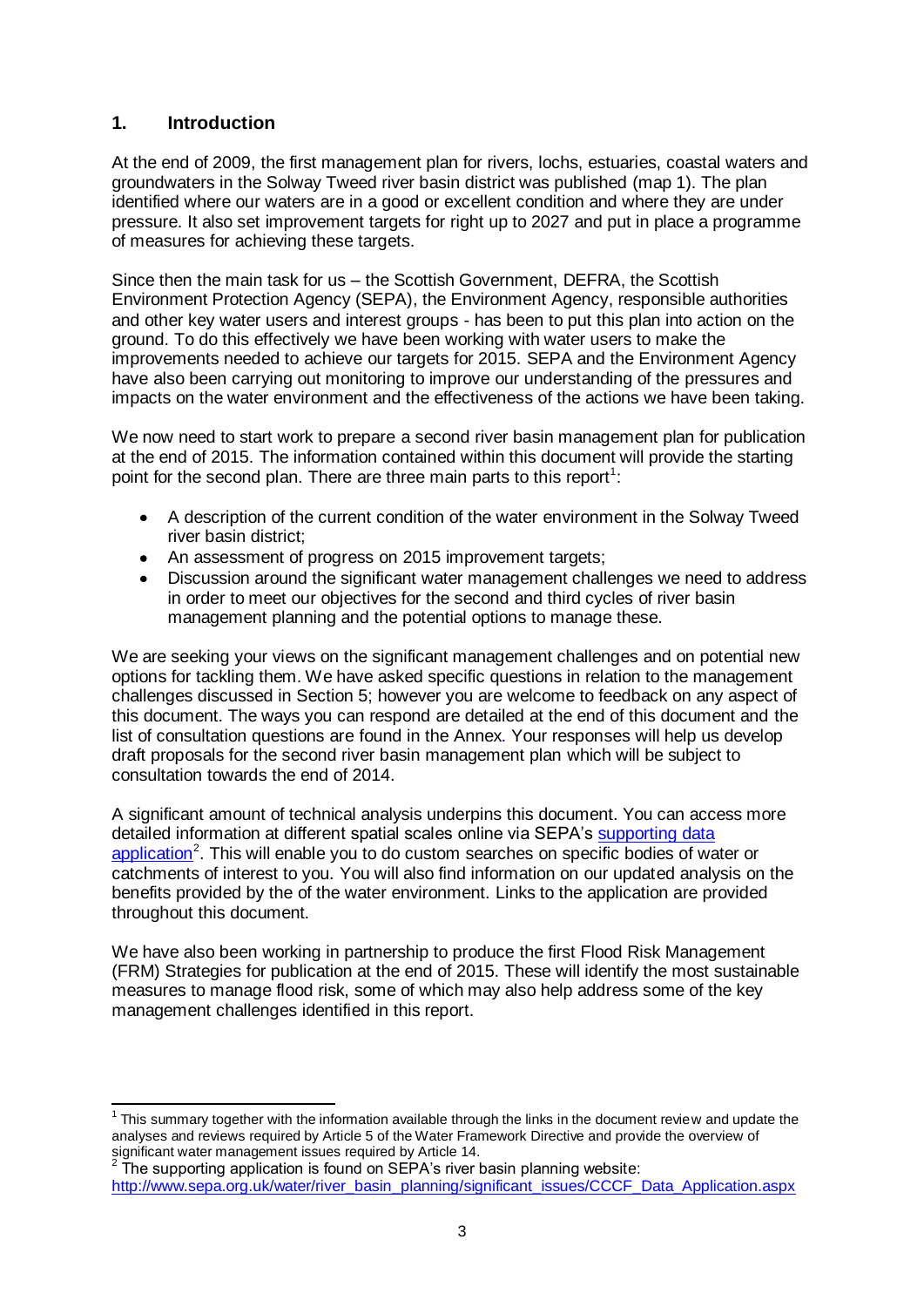Map 1. The Solway Tweed river basin district

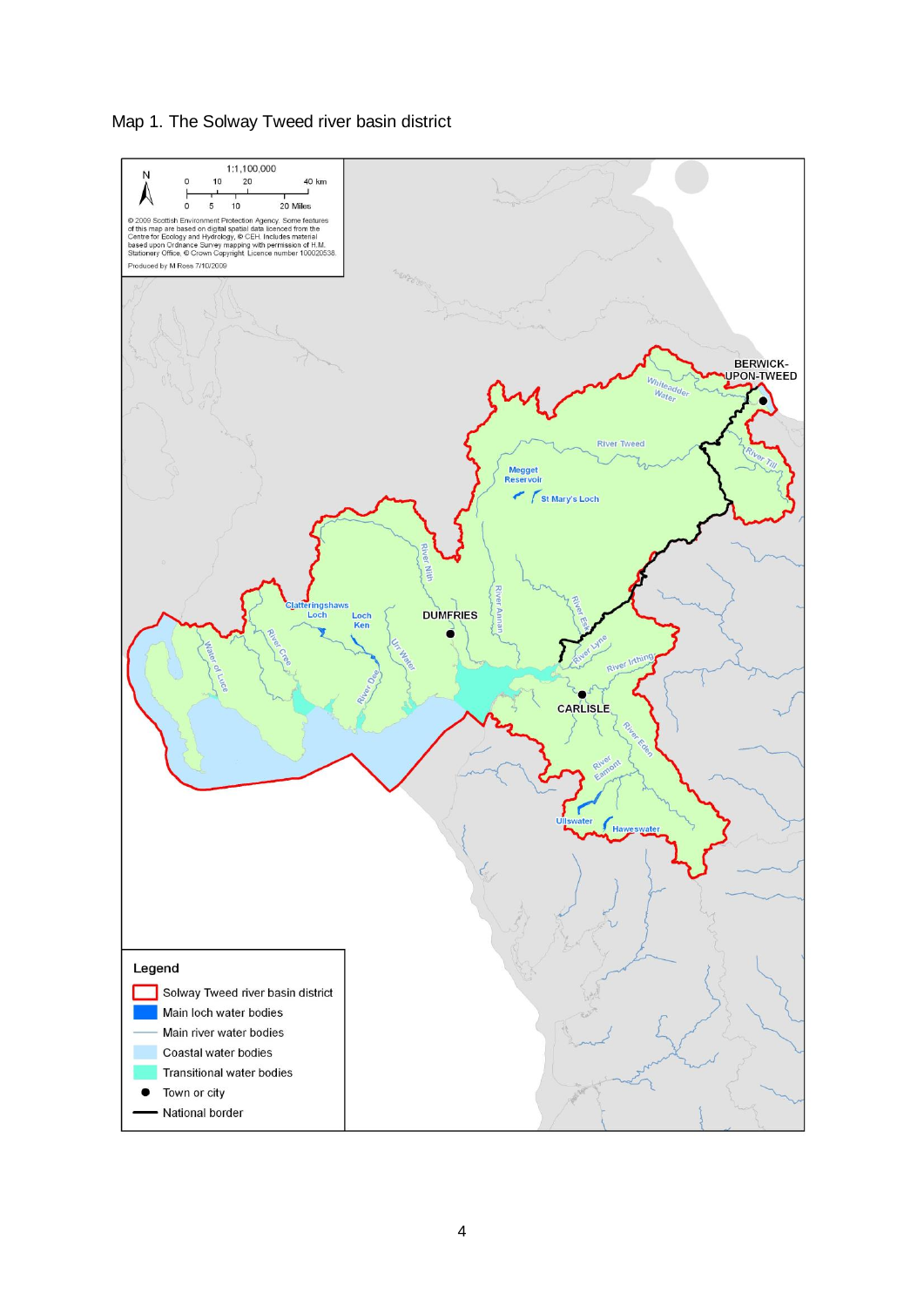# **2. Benefits provided by the water environment**

We all enjoy the benefits of a clean and healthy water environment. Protecting these benefits and maximising their accessibility is at the heart of river basin planning. It is our role to ensure that we sustainably manage the many ways in which we use the water environment - from generating electricity to supplying communities with drinking water to enjoying walks near our many rivers, lochs and coastal areas.

Obtaining benefits from the water environment, such as hydroelectricity and drinking water, can sometimes come at the expense of ecological quality. A key aim of river basin management is to appropriately balance competing demands when making decisions about protection of the water environment and the targets to be achieved.

SEPA and the Environment Agency are developing approaches to improve the way benefits are considered within river basin planning.

Since 2009, SEPA has been gathering information on a range of benefits that the water environment provides for us. To find out more about how the water environment contributes to our social and economic well-being in Scotland, please go to the [supporting data](http://www.sepa.org.uk/water/river_basin_planning/significant_issues/CCCF_Data_Application.aspx)  [application.](http://www.sepa.org.uk/water/river_basin_planning/significant_issues/CCCF_Data_Application.aspx)

The Environment Agency is currently identifying the measures required to improve all their water bodies to good status and assessing the costs and benefits associated with these actions. For more information on the English approach, please go to: [www.environment](http://www.environment-agency.gov.uk/research/planning/33106.aspx)[agency.gov.uk/research/planning/33106.aspx.](http://www.environment-agency.gov.uk/research/planning/33106.aspx)

The improvements we make to the water environment in the Solway Tweed will provide a number of wider benefits, including increased potential for economic growth, enhanced recreation and leisure activities and a healthy environment we can pass on to future generations.

#### **3. Current condition of the water environment in the Solway Tweed river basin district**

#### **3.1 Current condition of the water bodies in the Solway Tweed**

SEPA and the Environment Agency update assessments of the status of the water bodies in the Solway Tweed river basin annually. Tables 1a and b on the following page summarise the latest classification results, based on monitoring information collected up until the end of  $2012<sup>3</sup>$ . Our most recent assessments show that approximately 44% of all surface water bodies in the Solway Tweed are at good or high status.

 $\overline{a}$  $3$  Note that 2012 results are not directly comparable with previous years due to additional evidence, improved methodologies and water body changes introduced since 2008.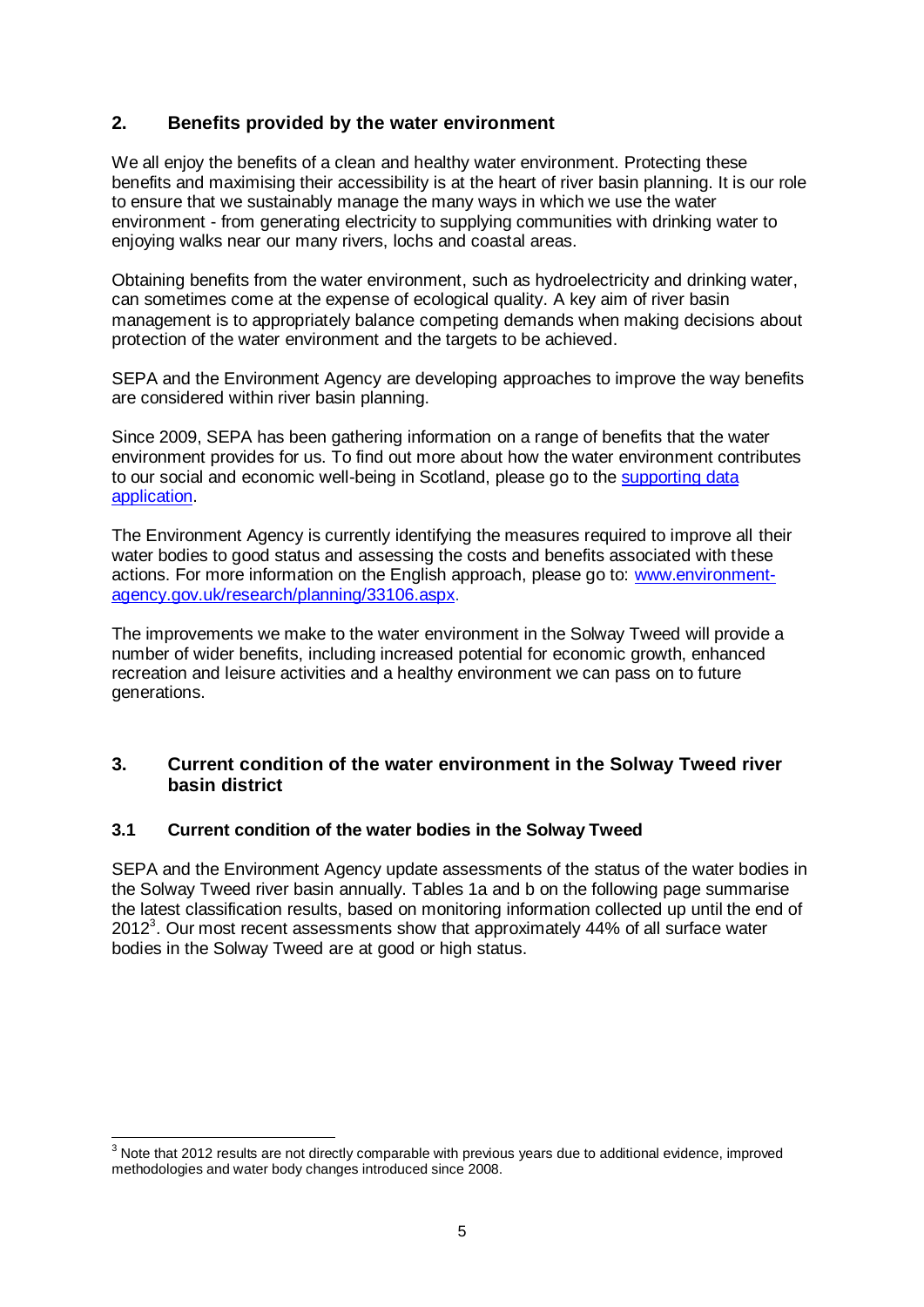| Table 1 a) and b) Current condition of surface and groundwater water bodies in the |
|------------------------------------------------------------------------------------|
| Solway-Tweed river basin district in 2008 and 2012                                 |

| a) Surface water<br>status class | Number and %<br>of water<br>bodies in 2008 | Number and % of<br>water bodies in<br>2012 |
|----------------------------------|--------------------------------------------|--------------------------------------------|
| <b>High</b>                      | 10(2%)                                     | 12(2%)                                     |
| Good                             | 249 (43%)                                  | 242 (42%)                                  |
| Moderate                         | 226 (39%)                                  | 231 (40%)                                  |
| Poor                             | 69 (12%)                                   | 71 (12%)                                   |
| <b>Bad</b>                       | 27(5%)                                     | 24 (4%)                                    |
| Total                            | 581                                        | 580                                        |

| b) Groundwater<br>status class | Number and %<br>of water<br>bodies in 2008 | Number and % of<br>water bodies in<br>2012 |
|--------------------------------|--------------------------------------------|--------------------------------------------|
| Good                           | 60 (82%)                                   | 49 (75%)                                   |
| Poor                           | 13 (18%)                                   | 16 (25%)                                   |
| Total                          | 73                                         | 65                                         |

More information on monitoring and classification can be found at [www.sepa.org.uk/water/monitoring\\_and\\_classification.aspx](http://www.sepa.org.uk/water/monitoring_and_classification.aspx) and the supporting data [application.](http://www.sepa.org.uk/water/river_basin_planning/significant_issues/CCCF_Data_Application.aspx)

By the end of 2012, the number of water bodies in good or better condition had marginally fallen since assessments made in 2008. Additional baseline information - for example identifying new fish barriers, monitoring of animal and plant communities and increasing our knowledge of the impacts on habitats - has been collected and our classification reflects this better understanding. In addition, at this mid-point of the river basin planning cycle, the impact of our programme of measures on the condition of water bodies is expected to be small. This is because it takes time to turn plans into changes on the ground, and then for changes on the ground to come through in monitoring results. This is partly due to lag times in the recovery of plant and animal communities and groundwater response times, and partly because the assessments are based on combining and averaging monitoring results collected over a number of years.

# **3.2 Preventing deterioration**

Many of our waters are already in a good or excellent condition; a situation enjoyed by only a few countries across Europe. Protecting our waters from deterioration is one of our principal aims. To help us to do this waters that are close to the bottom of a status class have been identified where careful management of pressures may be needed to prevent deterioration of status. We have also identified waters for which trends in the concentrations of pollutants are likely to cause deterioration unless appropriate action is taken, and waters whose ecological quality is at risk from the spread of invasive non-native species (Table 2 on the following page).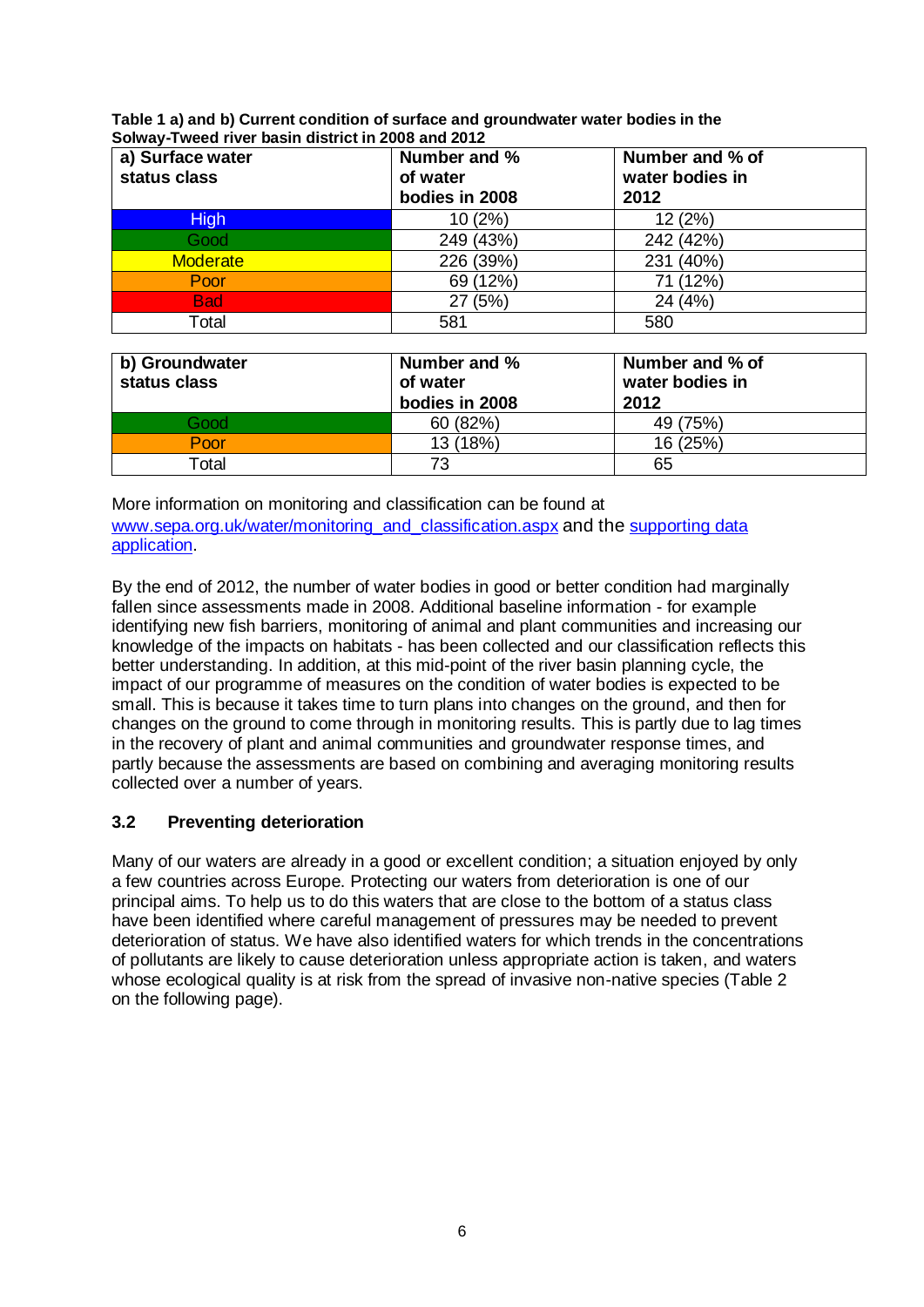| Table 2: Preventing deterioration of surface and ground waters in the Solway |  |
|------------------------------------------------------------------------------|--|
| Tweed <sup>1</sup>                                                           |  |

|                                                                                                                                                                                                | <b>Surface and</b><br>ground waters<br>in which a<br>deteriorating<br>trend is<br>present | <b>Surface and ground</b><br>waters close to the<br>bottom of a status class |                                   | <b>Surface and</b><br>ground<br>water of<br>concern -<br>expert<br>judgement | <b>Surface</b><br>waters at<br>risk from the<br>spread of<br>invasive<br>species $2$ |  |
|------------------------------------------------------------------------------------------------------------------------------------------------------------------------------------------------|-------------------------------------------------------------------------------------------|------------------------------------------------------------------------------|-----------------------------------|------------------------------------------------------------------------------|--------------------------------------------------------------------------------------|--|
|                                                                                                                                                                                                | <b>Water quality</b>                                                                      | Water<br>quality                                                             | <b>Water</b><br>flows &<br>levels |                                                                              |                                                                                      |  |
| Number of<br>water bodies                                                                                                                                                                      | 5                                                                                         | 55                                                                           | 2                                 | 9                                                                            | 70                                                                                   |  |
| Percentage<br>of all water<br>bodies                                                                                                                                                           | $< 1\%$                                                                                   | 9%                                                                           | $< 1\%$                           | $1\%$                                                                        | 17%                                                                                  |  |
| Numbers in this table do not include the Environment Agency's latest risk of deterioration<br>assessments that will be completed at the end of 2013. For further information go to Environment |                                                                                           |                                                                              |                                   |                                                                              |                                                                                      |  |

Agency - [identifying pressures and risks.](http://www.environment-agency.gov.uk/research/planning/33268.aspx)

For further details, including waterbody scale information, go to the [supporting data application](http://www.sepa.org.uk/water/river_basin_planning/significant_issues/CCCF_Data_Application.aspx) <sup>2</sup>Numbers only relate to surface waters in the Scottish part of the Solway Tweed

Many activities have the potential to cause deterioration. SEPA and the Environment Agency set conditions of authorisation for new activities, and undertake subsequent audit and monitoring. These regulatory controls are designed to ensure the activities are undertaken in such a way that the water environment is protected. Those carrying out the activities have an important role to play in helping to prevent deterioration by adhering to these conditions.

Table 2 has shown that 17% of water bodies in the Scottish part of the Solway Tweed river basin district are potentially at risk from the spread of invasive, non-native species. Table 3 on the following page identifies the key species where a risk of deterioration is likely unless appropriate controls and management are put in place. The main known species posing a risk of deterioration is the North American signal crayfish.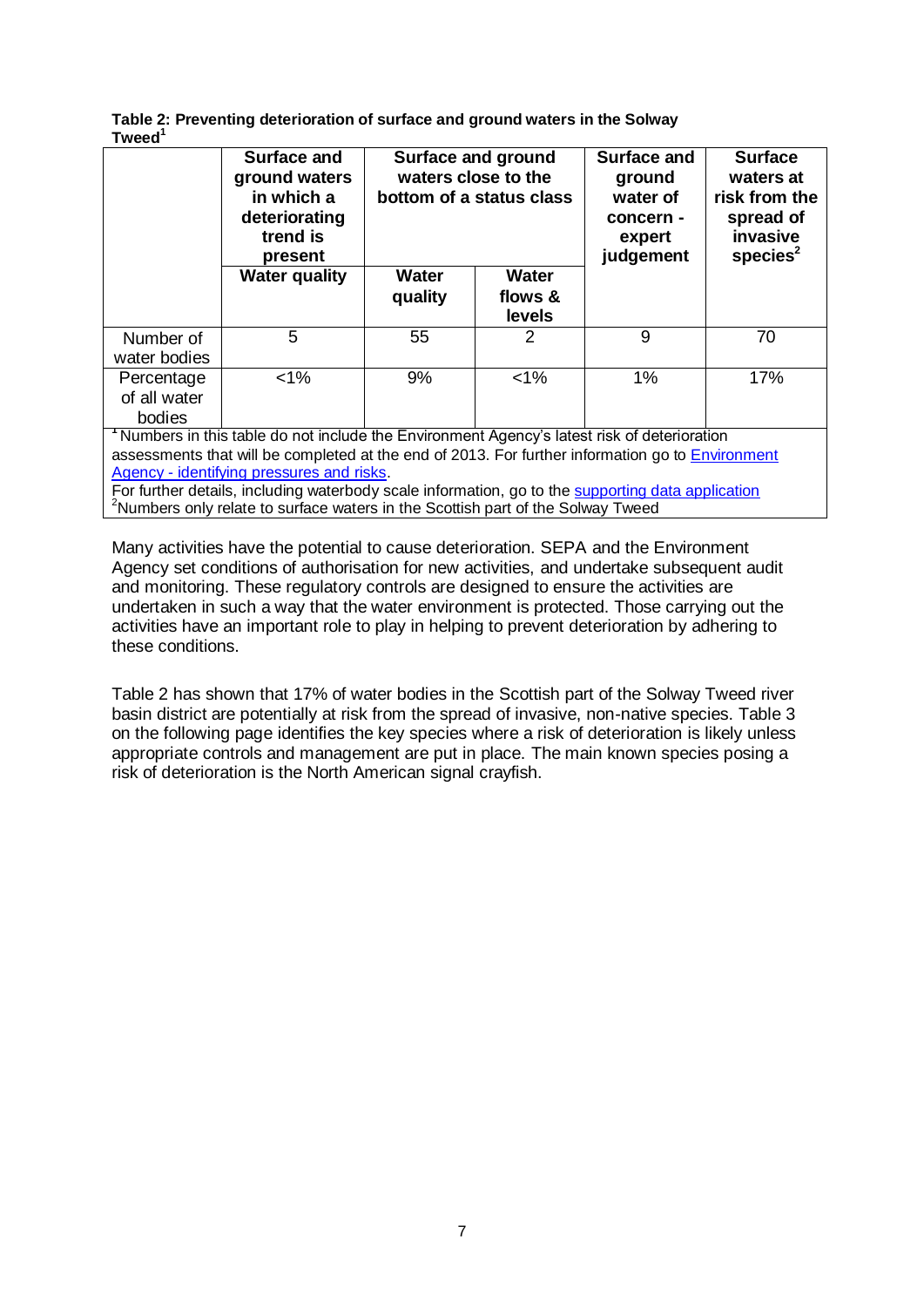| Source of impact   | <b>Species</b>                   | Number of surface water bodies at<br>risk of deterioration by 2027<br>(Scottish Solway-Tweed only) |
|--------------------|----------------------------------|----------------------------------------------------------------------------------------------------|
|                    | Common cord-grass                |                                                                                                    |
| Marine species     | (Spartina anglica)               |                                                                                                    |
|                    | Australian swamp stonecrop       |                                                                                                    |
|                    | (Crassula helmsii)               | 2                                                                                                  |
|                    | Riparian vegetation <sup>1</sup> |                                                                                                    |
| Freshwater species | North American Signal            |                                                                                                    |
|                    | Crayfish (Pacifastacus           |                                                                                                    |
|                    | leniusculus)                     | 57                                                                                                 |

**Table 3: Risk of deterioration from INNS in water bodies of the Solway Tweed (Scottish part only)**

<sup>1</sup>Includes, Rhododendron (*Rhododendron ponticum*) and Himalayan Balsam (*Impatiens glandulifera*).

# **3.3 Current Condition of Protected Areas**

A significant number of the water bodies in the Solway Tweed river basin district are designated as protected areas because of their importance for wildlife conservation, drinking water supply, shellfish harvesting or bathing. These designated areas are vital to ensure that the diverse ecosystems and cultural and economic benefits contained within them are safeguarded. Protected areas are also important drivers of improvement objectives in the river basin plan.

Two of our three shellfish waters are not meeting the guideline standard in 2012 and updated assessments show that eight out of our nine bathing waters are also not at target condition. The main objective for drinking water protected areas is to prevent any deterioration in water quality that could compromise water supplies unless purification treatment is increased; 12 drinking water protected areas are at risk of deterioration.

Areas protected for wildlife conservation are largely already in good condition. In the first plan Scottish Natural Heritage and Natural England have determined that in 23 of the 33 water-dependent Special Areas of Conservation (SACs) and in 12 of the 13 waterdependent Special Protection Areas (SPAs) the water environment is sufficiently good to enable the achievement of the areas' conservation objectives $4$ .

In 2009 we set targets to improve the condition of a number of protected areas by 2015 – for further details go to the [supporting data application.](http://www.sepa.org.uk/water/river_basin_planning/significant_issues/CCCF_Data_Application.aspx)

The challenges associated with managing pressures on protected areas are similar too those found in the general water environment and these are discussed further in Section 5.

 4 The targets for Protected Areas are defined by their specific legislation e.g. number of bacteria in shellfish or the bathing waters. For SACs and SPAs the targets are defined in terms of the conservation objective of the site, in so far as their achievement depends on the status of the water environment.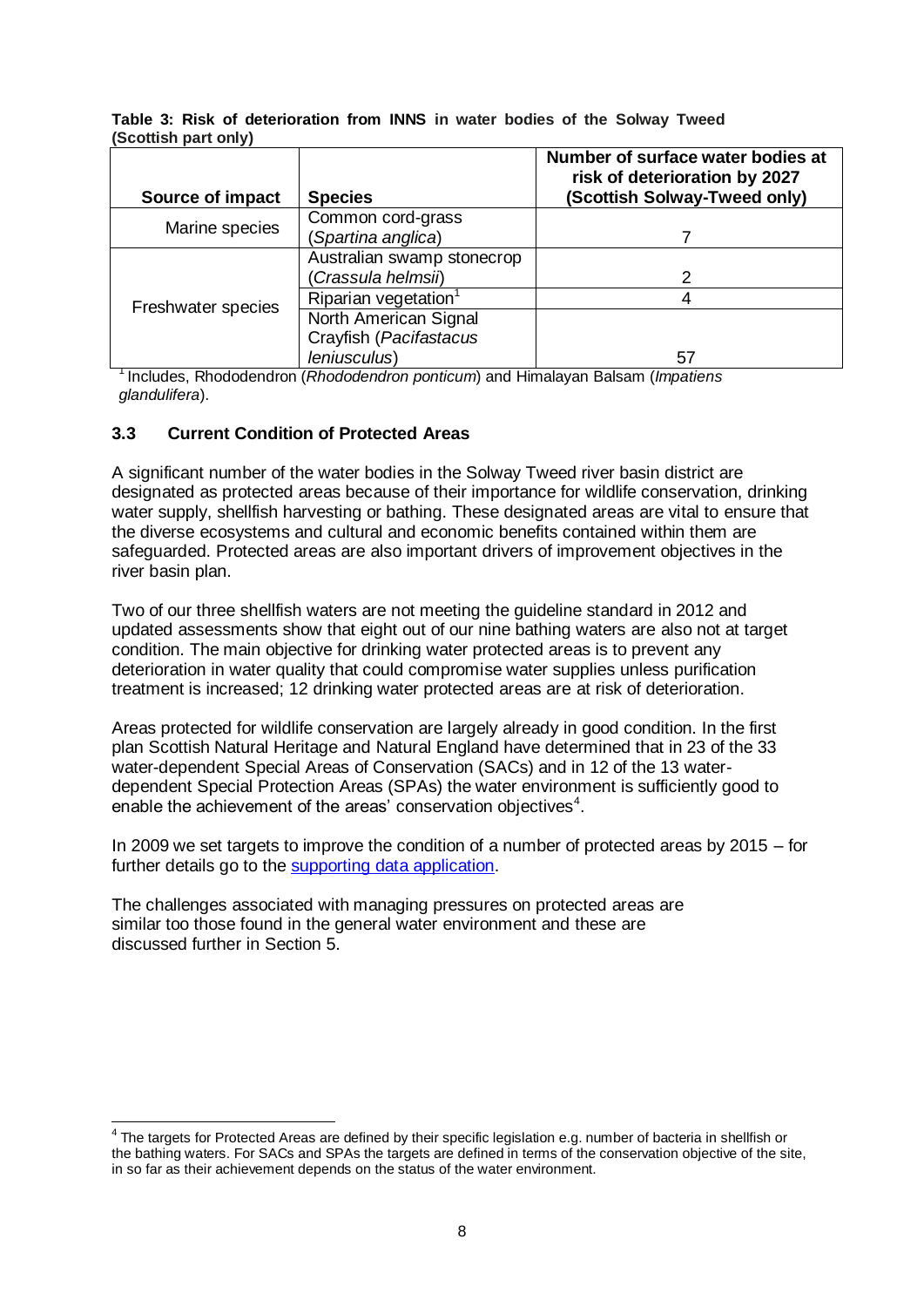# **4 Progress towards improvement targets**

In the 2009 Solway Tweed river basin plan, surface and groundwater targets were set for reducing pollution, reinstating fish passage at man-made barriers to migration, restoring damaged habitats and mitigating over-abstraction of water. The targets were designed to improve the ecological quality of our rivers, lochs, estuaries and coastal waters. Targets were also put in place for improving protected areas. This section sets out SEPA's and the Environment Agency's assessment of whether we are on track to achieve our targets.

Set in the context of our estimates of current condition, the figures in Table 4 below show that although improvements are being made we will have to increase momentum if we are to meet the ambitious targets for the future.

**Table 4: Current condition with targets set in the first plan for Solway Tweed water bodies<sup>5</sup>**

|                | Number and % reaching good or better status |             |              |           |
|----------------|---------------------------------------------|-------------|--------------|-----------|
|                | 2012                                        | 2015        | 2021         | 2027      |
| Surface waters | (44% )<br>254                               | 302 (52%)   | (61%)<br>353 | 536 (92%) |
| Groundwater    | 49 (75%)                                    | (82%)<br>60 | (86%)<br>63  | 68 (93%)  |

#### **4.1 Improvement targets for water quality**

In 2008<sup>6</sup>, for nearly 70% of the water bodies in the Solway Tweed river basin district, water quality was already in a good or better condition.

Significant sources of pollution include excessive inputs of plant nutrients such as phosphorus and nitrogen, which affect the quality of more water bodies than inputs of any other pollutant. The main sectors causing these inputs include rural land uses, in particular agriculture, and sewage discharges. Analysis of the key water pollution sources (Figure 1 on the following page) indicates that for sewage discharges we are largely on track to meet our 2015 target objectives. For rural diffuse pollution, we are at risk of not meeting our objectives for the majority of planned improvements.

  $5$  Note that 2012 results are not directly comparable with previous years due to additional evidence, improved methodologies and water body changes introduced since 2008.

Classification data up to the end of 2008 was used to set targets in the 2009 river basin plan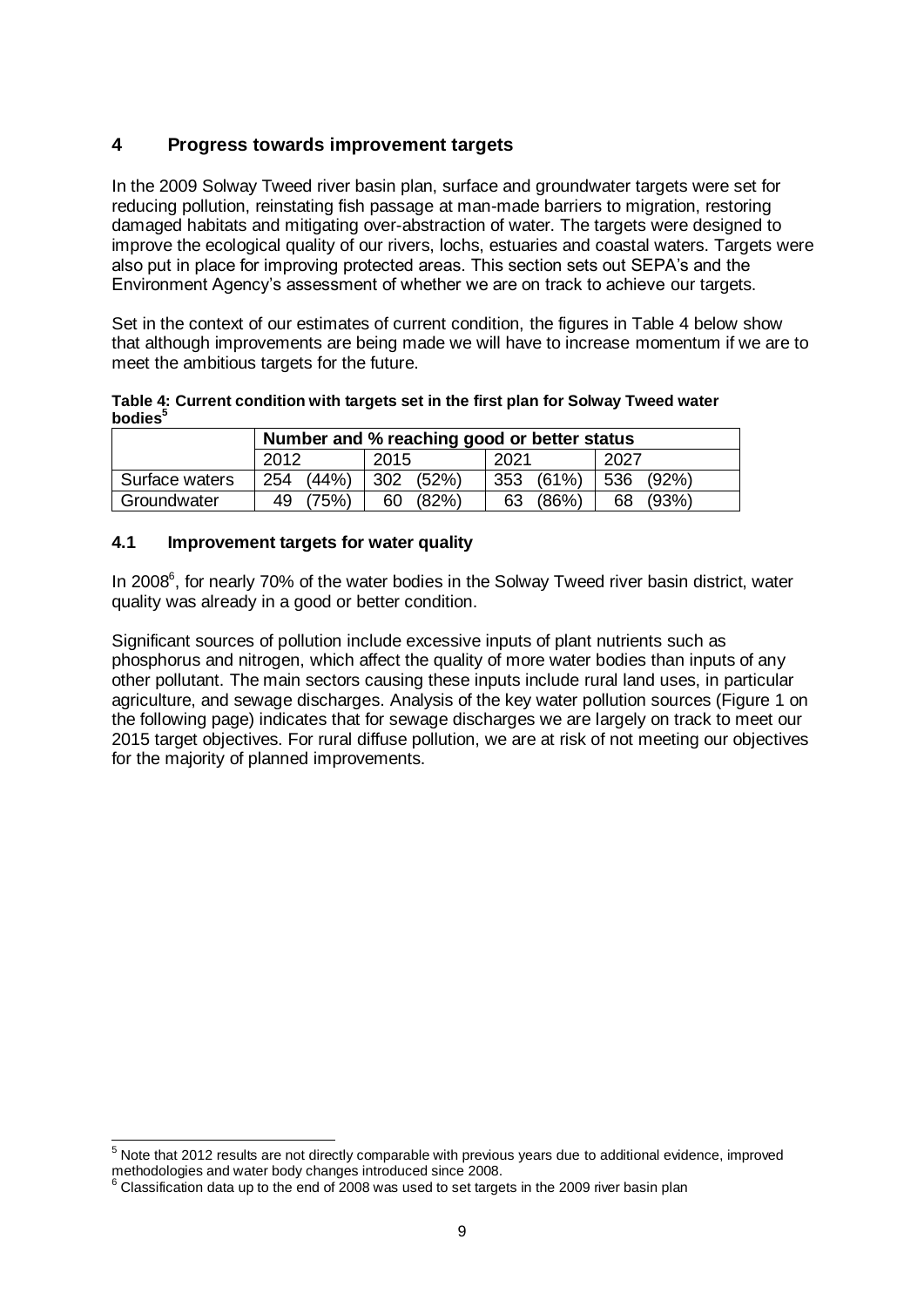



In the first plans we also set out longer-term improvement targets for water quality for 2021 and 2027. As Figure 2 shows, achieving these targets will depend to a large extent on our ability to reduce pollution from agriculture and from discharges of sewage. Targets for sewage disposal through the water utility investment programmes are mostly on track; however, given the number of improvements for sewage disposal required beyond 2015, it is important that we ensure opportunities to reduce costs are explored wherever possible. The challenges associated with meeting our targets for rural diffuse pollution are discussed in Section 5.2. There were also some improvement targets set for water bodies impacted by acidification caused by non renewable energy generation; but because of the scale of the measures required and natural recovery time an extended deadline beyond 2027 was set in the first plan.



**Figure 2: Water quality improvements planned up to 2027**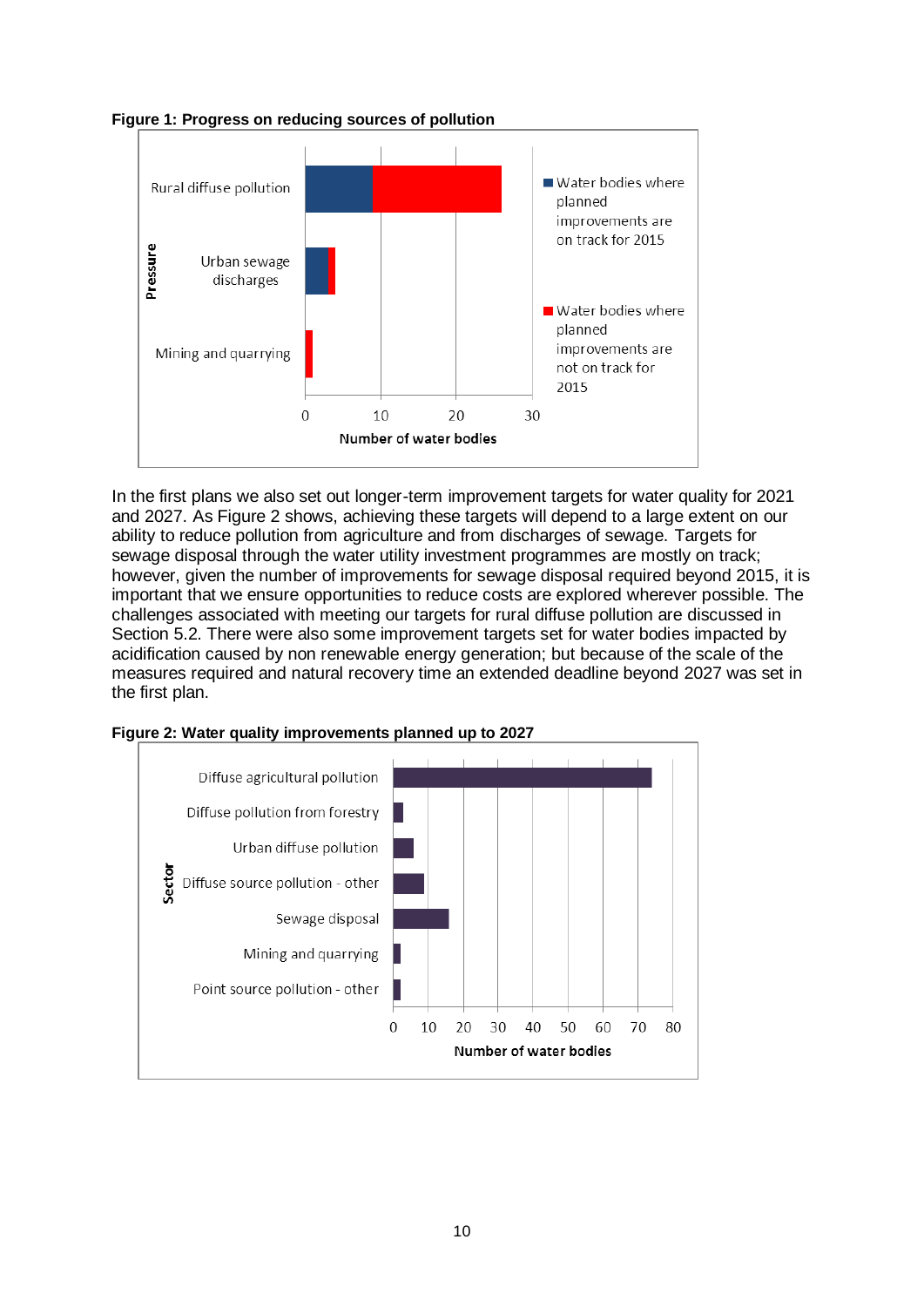#### **4.2 Improvement targets for water flows and levels**

In 2008, just over 85% of waterbodies had water flows and levels which were classified as good or better. Ten failing waterbodies had targets for improvement which had to be met by 2015, and nine of these are on track to meet their targets. Only one waterbody is at risk of not meeting its target and more information is required before a measure can be set. The source of pressure for this water body is agricultural irrigation (Figure 3).



**Figure 3: Progress on reducing pressures on water flows and levels** 

The majority of improvements planned for flows and levels beyond 2015 are for public water supply (Figure 4); a smaller number have been planned for hydropower and irrigation. We are confident that, working with the relevant sectors, with the appropriate regulatory framework in place, this programme of measures can be achieved.

**Figure 4: Water flows and levels improvements planned up to 2027**

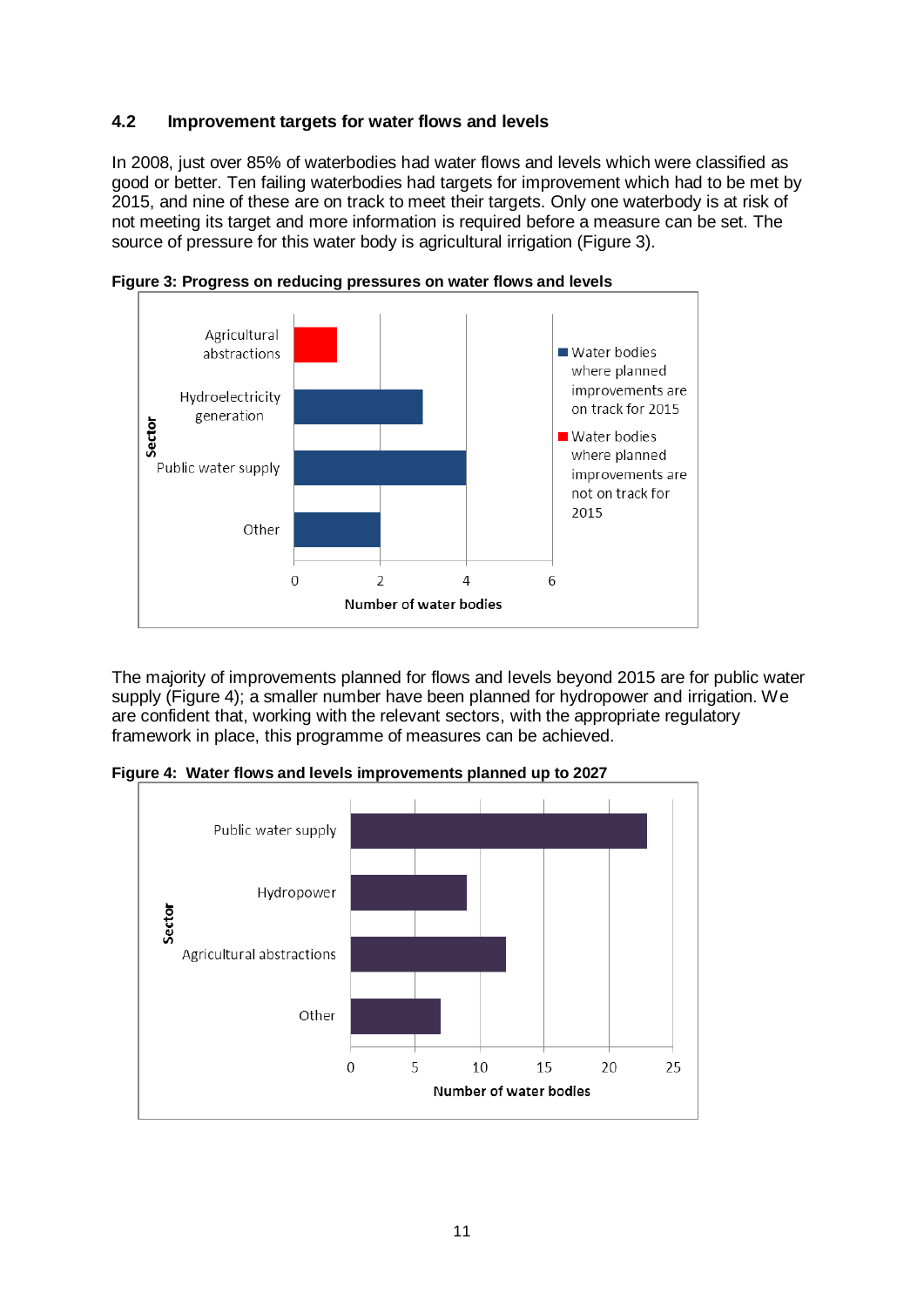#### **4.3 Improvement targets for the physical condition of the water environment**

In 2008, we estimated that the physical condition of beds, banks and shores was good or better in around 80% of surface water bodies. We set targets for 25 improvements by 2015 and at this stage we are set to meet our targets for ten of these improvements (Figure 5).



**Figure 5: Progress towards improvements to physical condition of the water environment**

In the first plan we also set out longer-term improvement targets for physical condition for up to 2027. Figure 6 illustrates that the majority of improvements planned are for engineering modifications (both historical and current) including barriers to fish migration. The challenges of meeting these improvements will be discussed in Section 5.3.

**Figure 6: Physical condition improvements planned up to 2027**

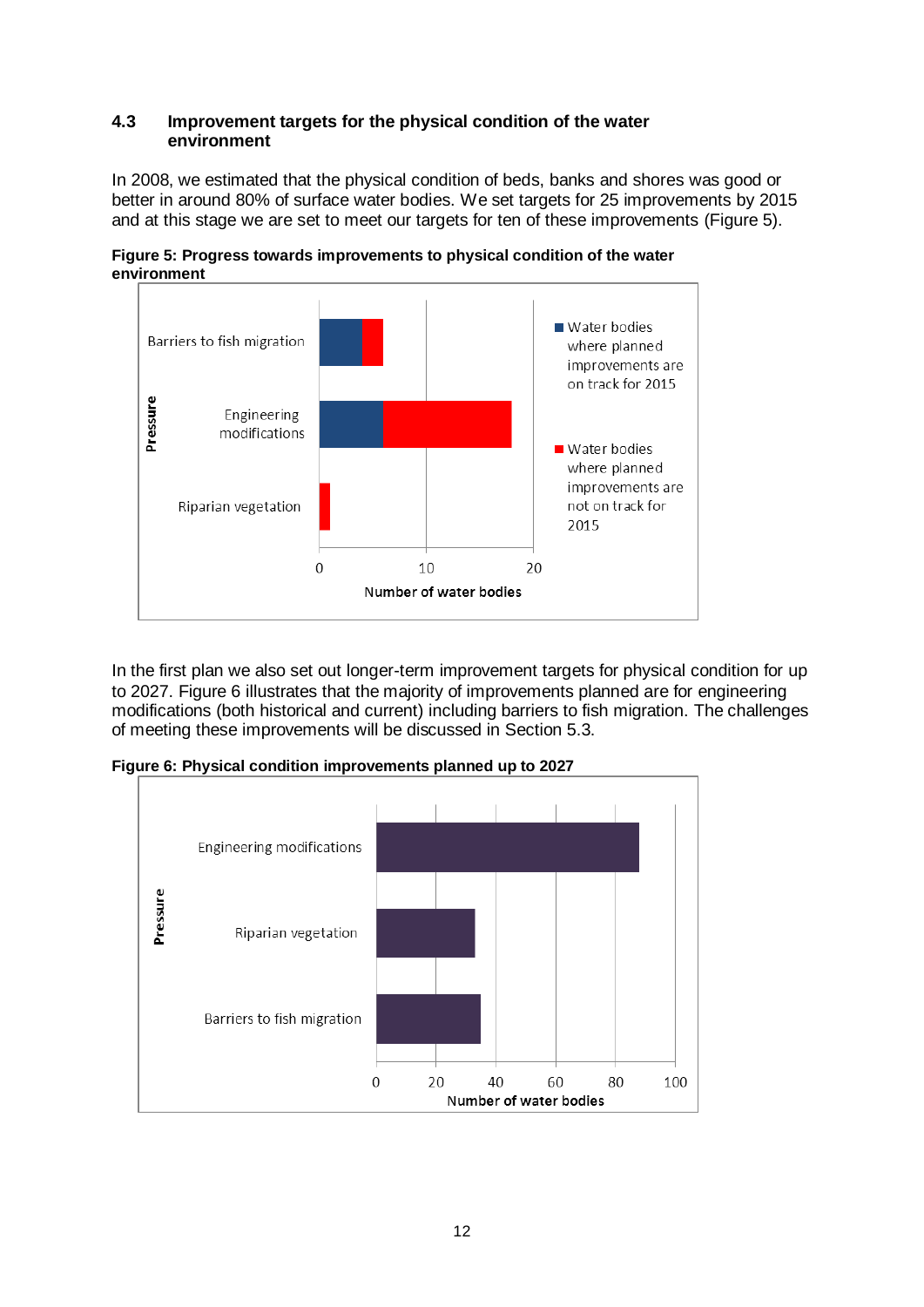#### **4.4 Improvement targets for managing invasive non-native species (INNS)**

As no technically feasible control methods are available for some high impact species, notably North American signal crayfish and Australian Swamp Stonecrop, no improvement targets were set. For INNS impacting upon riparian vegetation in the Scottish part of the basin, improvement targets have been assessed as pressures on the physical condition of the water environment (Section 4.3).

# **4.5 Summary of progress on improvement targets**

In the first river basin plan we set the objective that 52% of surface water bodies would be in a good or better condition by 2015. Our most recent classification results indicate that 44% of surface water bodies were in a good or better condition at the end of 2012. We are continuing to make progress for the remainder of the cycle; however our assessments indicate that it is unlikely we will reach our goal for 2015.

We are making significant progress in areas where regulatory controls exist to reduce pressures to the water environment e.g. abstraction of water, sewage disposal, and hydroelectricity generation. For other pressures, particularly those driven by land use, we all need to increase our efforts and adapt our existing approaches to sufficiently address key issues such as rural diffuse pollution and restore habitats damaged by building, maintenance and engineering works.

Our understanding of the environment has significantly improved during this first cycle of river basin planning. We have uncovered more pressures on the water environment but gaps remain in our understanding. For example, identifying relative sources of pollution is essential to enable us to target investment to more effectively tackle point source and diffuse pressures. Improving our understanding of the physical condition of the water environment is also priority. This is a substantial task and an appropriately targeted and phased approach will be required. Overall, working together as partners and identifying where we can achieve improvements will form the basis of our forward planning.

# **5 Significant water management challenges**

# **5.1 Current and future challenges**

The implementation of the first river basin management plan has provided valuable experience of working in partnership to tackle a wide range of pressures. The task for the second and third cycles will involve making a large number of improvements to water bodies in the Solway Tweed. This includes a number of improvements on sewage disposal, public water supply and hydropower, for which there are steps in place through licensing controls. We must also limit the risk of deterioration by pressures such as INNS as outlined in the Invasive Non-Native Species Framework Strategy and Action Plan for Great Britain (May 2008), further catchment scale biosecurity plans<sup>7</sup> and the Scotland supplementary plan<sup>8</sup>.

 7 The Tweed, Cumbria and Dumfries and Galloway areas have biosecurity plans and ongoing actions. <sup>8</sup> The INNS supplementary plan for Scotland will be published at the end of 2013 and will be available to view on [http://www.sepa.org.uk/water/river\\_basin\\_planning/implementing\\_rbmp.aspx](http://www.sepa.org.uk/water/river_basin_planning/implementing_rbmp.aspx). The plan sets out the key responsible authorities and actions for controlling INNS in Scotlands water environment.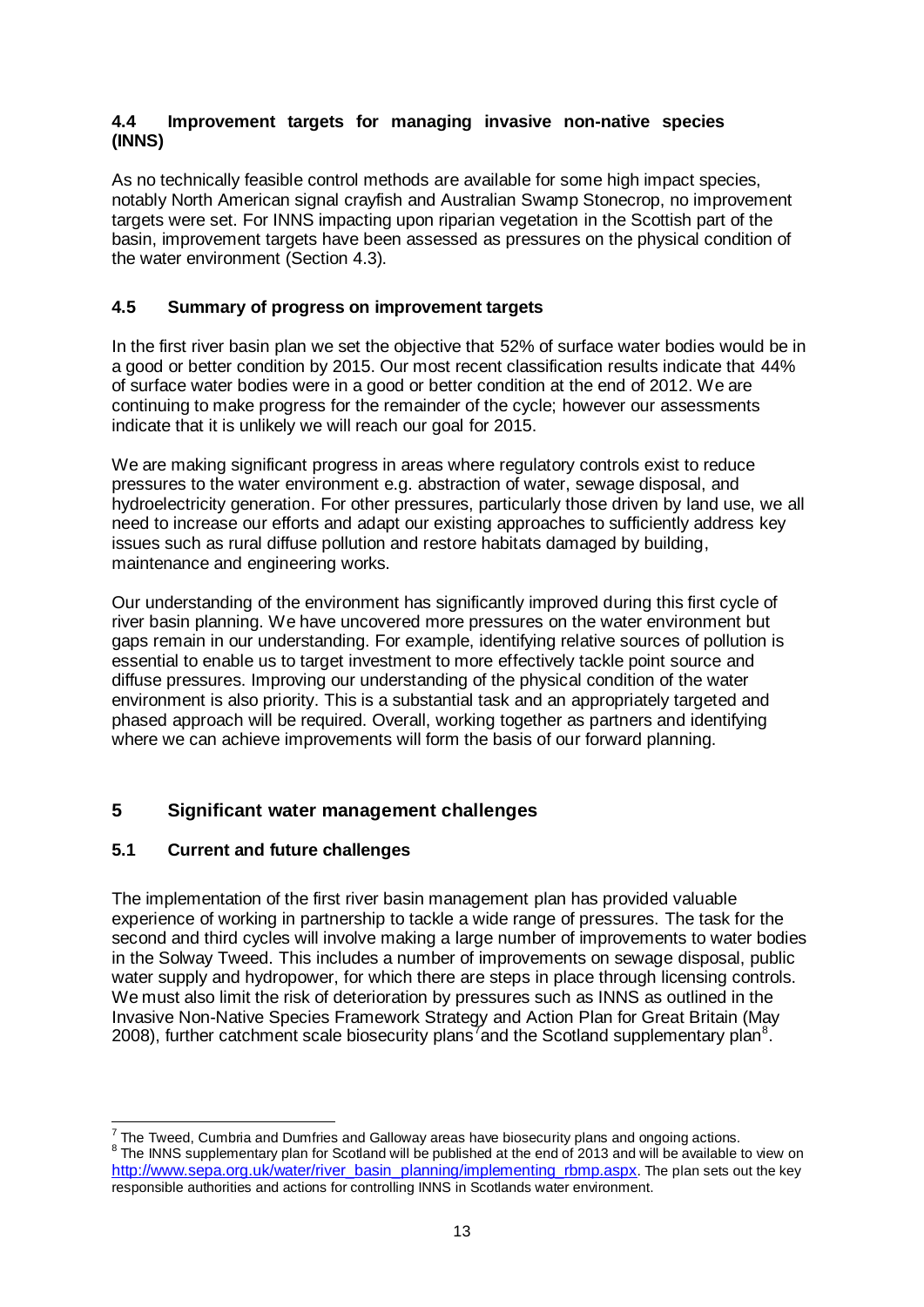This assessment has informed the identification of a range of issues that are limiting our ability to improve the water environment. We consider these issues to be the most significant management challenges to achieving our objectives for 2015 and beyond. They are significant because to address them requires a step change in how we target our efforts and the funding available for improvements, or a new approach to how we reduce the pressures. The latter may require enhancements to the policy framework that underpins river basin management, including through making additional provisions in legislation.

These significant water management challenges identified for the Solway Tweed are:

- impacts from rural diffuse pollution;  $\bullet$
- impacts on the physical condition of the water environment;  $\bullet$
- toxic substances and urban diffuse pollution.

We must also look beyond our 2027 targets to identify future challenges that may impact on our ability to sustainably manage the water environment in the long term. For example, climate change is likely to have an impact on the amount and frequency of rainfall. If we take no action to mitigate the effects, SEPA estimates that by 2050 around 12% of water bodies in the Scottish part of the Solway Tweed river basin are unlikely to be able to support current rates of water abstraction without their ecological status deteriorating. It is also expected to lead to significant shifts in agricultural land uses. Adoption of land management practices resilient to climate change could help mitigate risks. Cheviot Futures is already exploring these options in the Tweed and Northumbria<sup>9</sup>. For more information on the impact of climate change on freshwaters please see the Living with Environmental Change website $10$ .

We now discuss each of the significant water management challenges identified in the Solway Tweed river basin and propose potential new options for future management. We are seeking your feedback on these new options.

# **5.2 Rural diffuse pollution**

Diffuse pollution caused by the run off of nutrients and chemicals from land into water is a common issue throughout the basin. It can arise from land management activities including agriculture, forestry, mining, recreation (for example from golf courses), and also from septic tank discharges. Each of these sources have an impact in the basin and different sectors will need to work together to address these impacts and maximise the benefits for the catchment.

The greatest contribution to rural diffuse pollution in the Solway Tweed basin is as a result of agricultural activities. Due to the number of businesses involved and the wide geographical coverage of rural pollution issues, it is clear that efforts to reduce the effects on the water environment need to be prioritised. Whilst other sources of pollution must not be ignored the priority should be to target those catchments where agriculture is affecting protected areas,

 9 [www.cheviotfutures.co.uk](http://www.cheviotfutures.co.uk/)

 $10$  The Environment Agency and SEPA have recently worked with the Living With Environmental Change (LWEC) Partnership to produce a report card which contains contributions from over 30 academics and other stakeholders. It looks at the effect of climate change on freshwater – including rainfall, floods and droughts and is intended to help people understand the scale of possible change and inform decisions about the way that water is managed. For further information see [www.lwec.org.uk/resources/report-cards/water.](http://www.lwec.org.uk/resources/report-cards/water)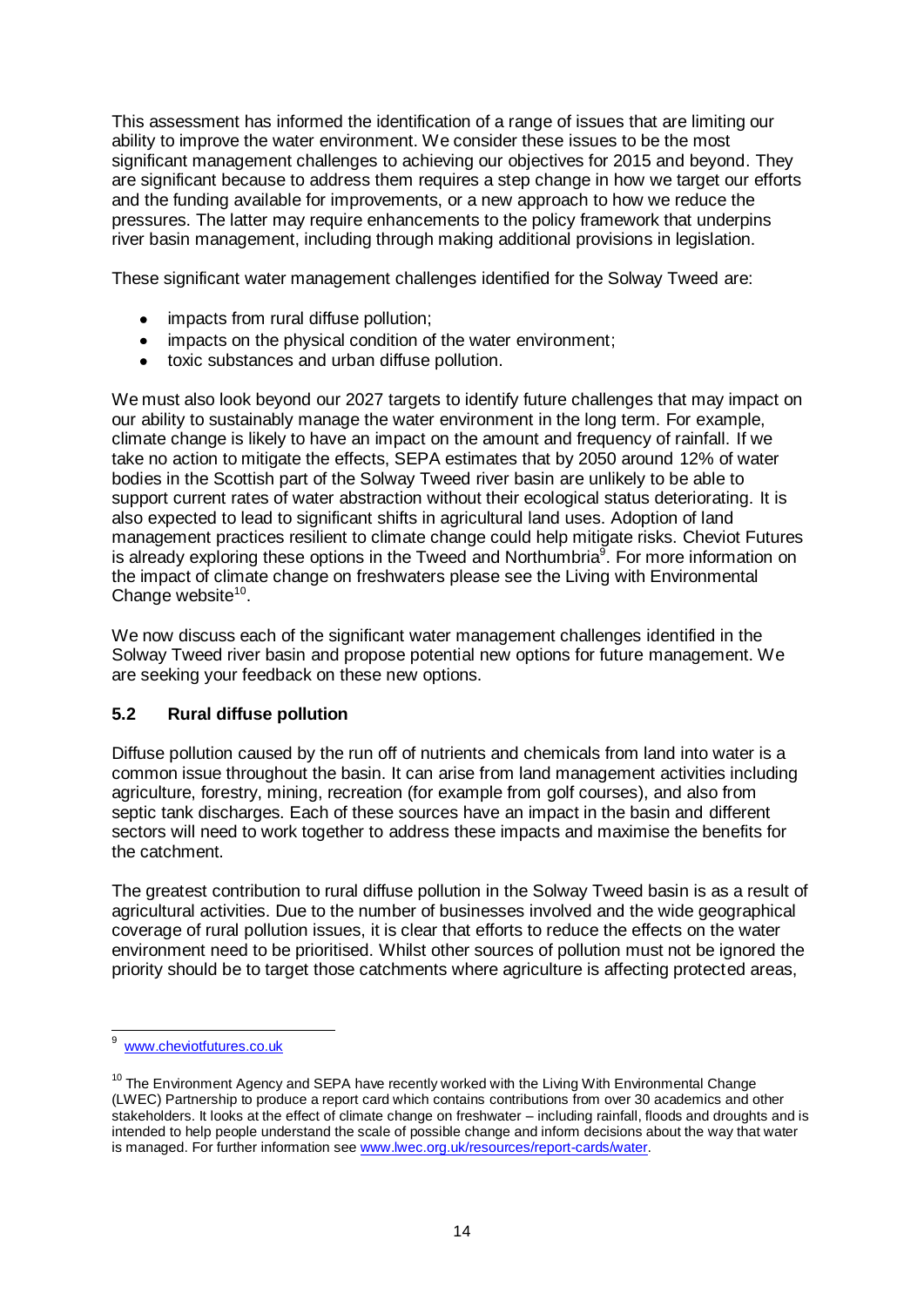such as recreational waters, drinking water supplies, shellfish waters and important wildlife habitats.

Up to 2015 in the Scottish Solway Tweed, the planned approach includes focused efforts to tackle diffuse pollution in the Galloway Coastal and Stewartry Coastal Areas, which are linked to key bathing waters. To date, SEPA has surveyed 915km of rivers within in these catchments, and concentrated visits to the Galloway coastal catchment, visiting 270 farms. In addition, visits and implemented monitoring in the rivers draining into Sandyhills Bathing water in the Stewartry Coastal area<sup>11</sup> have been completed. There continues to be risks of failure to meet targets in these areas.

Catchment Sensitive Farming<sup>12</sup> has delivered advice and grants to many farmers across the South Solway and Till. Eden Rivers Trust have also delivered a number of projects aimed at tackling diffuse pollution from agriculture within the Eden catchment, and are part of the Demonstrations Test Catchments research project<sup>13</sup>.

The approach thus far is showing positive signs of improving land management, however measures to mitigate diffuse pollution from agriculture by 2015 are judged to be significantly at risk of failing to meet their targets (Figure 1).

It has become clear from our efforts to date that farming practices contributing to pollution are more numerous and widespread than we originally estimated and there are many different potential sources of pollution on every farm. It is taking longer than we anticipated to gain improved understanding of pollution risks and to work with land managers to reduce these risks. Adopting basic good environmental practice is the first necessary step; however, further, targeted measures may be required in some cases to achieve our targets.

These challenges may significantly affect our ability to achieve our water quality improvement targets. There are many more measures required to tackle rural diffuse pollution, the majority linked to agricultural measures, which must be successfully implemented by 2027 (Figure 2). To achieve these objectives within reasonable timescales it is considered that we will need a step change in our approach.

Some possible options for meeting the challenge include:

- Increased engagement with land managers to help them identify what they can do,  $\bullet$ and where, to reduce pollution risks. Experience to date indicates that practical advice is the most important factor in determining whether the right actions are taken in the right places.
- Re-prioritising how funding support is targeted to allow land managers to take  $\bullet$ appropriate actions over and above basic good environmental practice. For example, to control pollution from nutrients in some water bodies, options such as creating woodland buffers or wetlands to help intercept pollutants may be needed.
- Building on and extending our partnership approach with land managers to ensure  $\bullet$ provision of coordinated and integrated advice and support e.g. via catchment schemes established by Scottish Water and the English utility companies<sup>14</sup>.

<sup>12</sup> [www.environment-agency.gov.uk/business/sectors/32767.aspx](http://www.environment-agency.gov.uk/business/sectors/32767.aspx)

 $\overline{\phantom{a}}$ <sup>11</sup> [www.sepa.org.uk/water/river\\_basin\\_planning/dp\\_priority\\_catchments.aspx](http://www.sepa.org.uk/water/river_basin_planning/dp_priority_catchments.aspx)

<sup>13</sup> [www.edenriverstrust.org.uk](http://trust.edenriverstrust.org.uk/)

<sup>14</sup> Scottish Water[: www.scottishwater.co.uk/about-us/corporate-responsibility/sustainable-land-management](http://www.scottishwater.co.uk/about-us/corporate-responsibility/sustainable-land-management) United Utilities SCAMP programme[: http://corporate.unitedutilities.com/scamp-index.aspx](http://corporate.unitedutilities.com/scamp-index.aspx) Northumbrian Water: [www.nwl.co.uk/your-home/environment/catchment-management.aspx](http://www.nwl.co.uk/your-home/environment/catchment-management.aspx)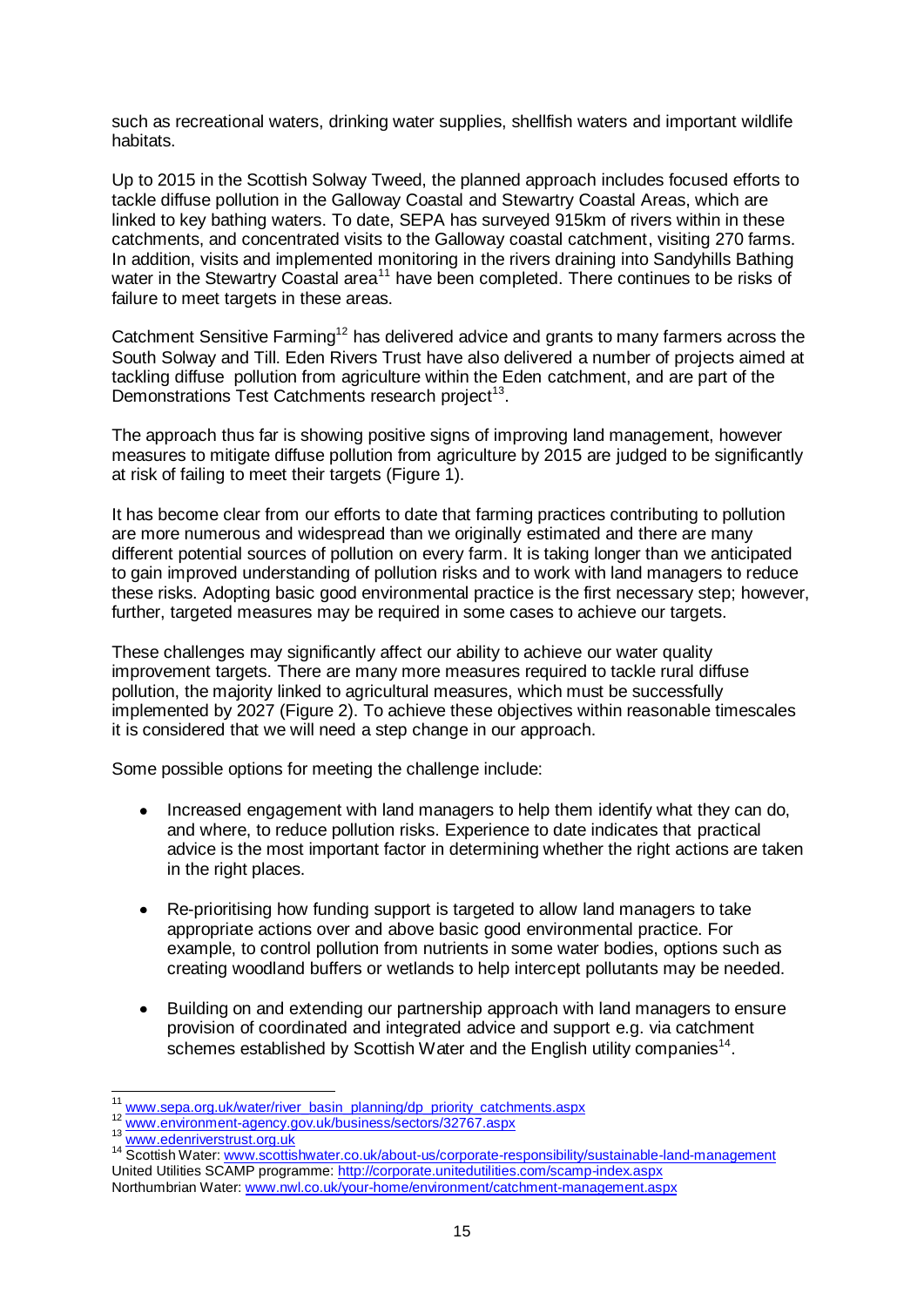- Exploring options to reduce phosphorus additives in livestock feed.  $\bullet$
- $\bullet$ Coordination of activities to ensure management of pressures from other sources of rural diffuse pollution, for example, forestry and septic tanks.
- Embedding understanding of how to mitigate diffuse pollution risks in training and  $\bullet$ education courses for land managers. This will foster good practice for the next generation of land managers and those undertaking further training and education.

#### **Question 1A:**

**What are your views on the options suggested for meeting the challenge posed by rural diffuse pollution?** 

#### **Question 1B:**

**Do you have any further suggestions for how this challenge can be addressed?**

#### **5.3 The physical condition of the water environment**

Since 2009, some significant improvements have been delivered in catchments within the Solway Tweed basin district through efforts from voluntary initiatives. These include working with land managers, the removal of key fish barriers and scoping out improvements to determine how best to make on-the-ground improvements to physical modifications. Several innovative projects have been scoped or are now being delivered, including the Eddleston Water Project – co-ordinated by the Tweed Forum<sup>15</sup>, the Nith Pilot project<sup>16</sup> coordinated by SEPA, and the Eden River Restoration Strategy work on the River Leith, coordinated by Eden Rivers Trust in partnership with Natural England and the Environment Agency<sup>17</sup>.

Through this work we have all learned that:

- Ensuring a sound catchment-scale evidence base is a key step in planning and  $\bullet$ delivering cost-effective improvements through a partnership approach;
- Restoration of physical condition requires considerable initial negotiation, often with  $\bullet$ multiple land managers. The work itself must be preceded by careful scoping, and actual delivery of measures can be costly;
- There are issues where more information is required. An example would be marine  $\bullet$ trawling, where a better understand the impacts on animal communities living on the sea bed impacted by this type of fishing is required;
- Effective planning is key; a restoration plan containing guidance has been prepared  $\bullet$ for Scotland<sup>18</sup> and specific detailed plans drawn up in England for the Eden<sup>19</sup> and the Till $^{20}$ .

 $\overline{\phantom{a}}$ <sup>15</sup> [www.tweedforum.org/projects/current-projects/eddleston](http://www.tweedforum.org/projects/current-projects/eddleston)

<sup>16</sup>[http://www.sepa.org.uk/water/river\\_basin\\_planning/implementing\\_rbmp/pilot\\_catchment\\_project.aspx](http://www.sepa.org.uk/water/river_basin_planning/implementing_rbmp/pilot_catchment_project.aspx) [www.environment-agency.gov.uk/research/library/publications/123821.aspx](http://www.environment-agency.gov.uk/research/library/publications/123821.aspx)

<sup>18</sup> [http://www.sepa.org.uk/water/river\\_basin\\_planning/implementing\\_rbmp.aspx](http://www.sepa.org.uk/water/river_basin_planning/implementing_rbmp.aspx)

<sup>19</sup> [www.savetheeden.org/the-next-three-years/](http://savetheeden.org/the-next-three-years/)

<sup>20</sup> www.savethecom.org/projects/current-projects/till\_restoration\_strategy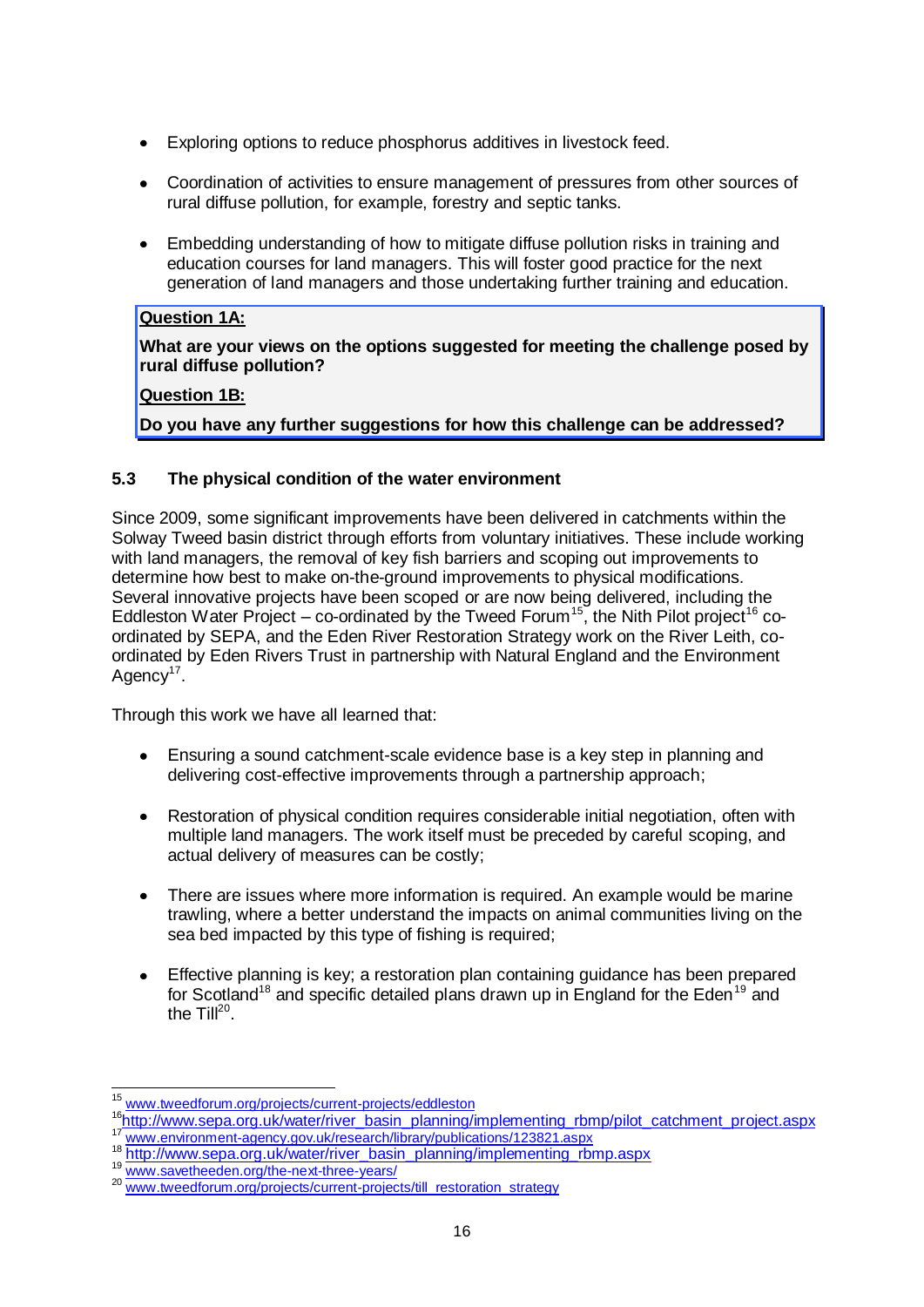Due to the complexity and feasibility of getting measures in place some improvements to engineering modifications and barriers to fish migration are at risk of not reaching the 2015 target. These types of pressure also represent the largest number of planned improvements to physical condition beyond 2015. Therefore our challenge for the next river basin planning cycle will be to deliver more improvements, including meeting those targets which weren't met in the first cycle. Some possible options for meeting the challenge include:

- Taking forward a more integrated, partnership approach between responsible authorities and other public bodies that links our goals for the water environment with wider goals for biodiversity, woodland creation, fisheries, flood risk management, urban regeneration and green-space and green network provision in and around our towns and cities.
- Expanding the amount of engagement work aimed at identifying opportunities for, and  $\bullet$ securing partnership initiatives to deliver, improvements to the physical condition of water bodies.
- Working with those responsible for the management of built structures in the water environment, such as road and rail crossings etc, to embed environmental improvements into the maintenance programmes for those structures.
- Increasing the amount of support and funding available for making improvements.  $\bullet$

# **Question 2A:**

**What are your views on the options suggested for meeting the challenge posed by changes to the physical condition of the water environment?** 

#### **Question 2B:**

**Do you have any further suggestions for how this challenge can be addressed?**

#### **5.4 Toxic substances and urban diffuse pollution**

In the Scottish part of the basin, SEPA's latest assessment of the state of the water environment identified around 2% of water bodies as being at worse than good status because of unacceptably high concentrations of toxic pollutants. For the majority of these, the pollutant concerned was ammonium. Only a small number were assessed as worse than good because of other, more persistent and hazardous pollutants. However, recent detailed risk assessments by the Environment Agency indicate that the national monitoring programme results may be significantly underestimating the number of waters at risk from certain toxic pollutants, most significantly for a group of pollutants known as poly aromatic hydrocarbons (PAHs) but also for a number of other pollutants as set out in the tables below. We have also agreed an ambitious objective of phasing out emissions, discharges and losses of a number of the most hazardous pollutants.

Achieving our goals for such pollutants, which are produced from a wide range of sources and ubiquitous in the environment, presents an ambitious challenge across the UK. Nevertheless by combining action to reduce losses at source and improvements to urban drainage systems, we think significant reductions in pollution can be achieved.

Run-off from roads and other urban surfaces is an important route into the water environment for most of the pollutants of concern. In contrast to traditional drainage systems, sustainable urban drainage systems (SUDS) can be effective at trapping or even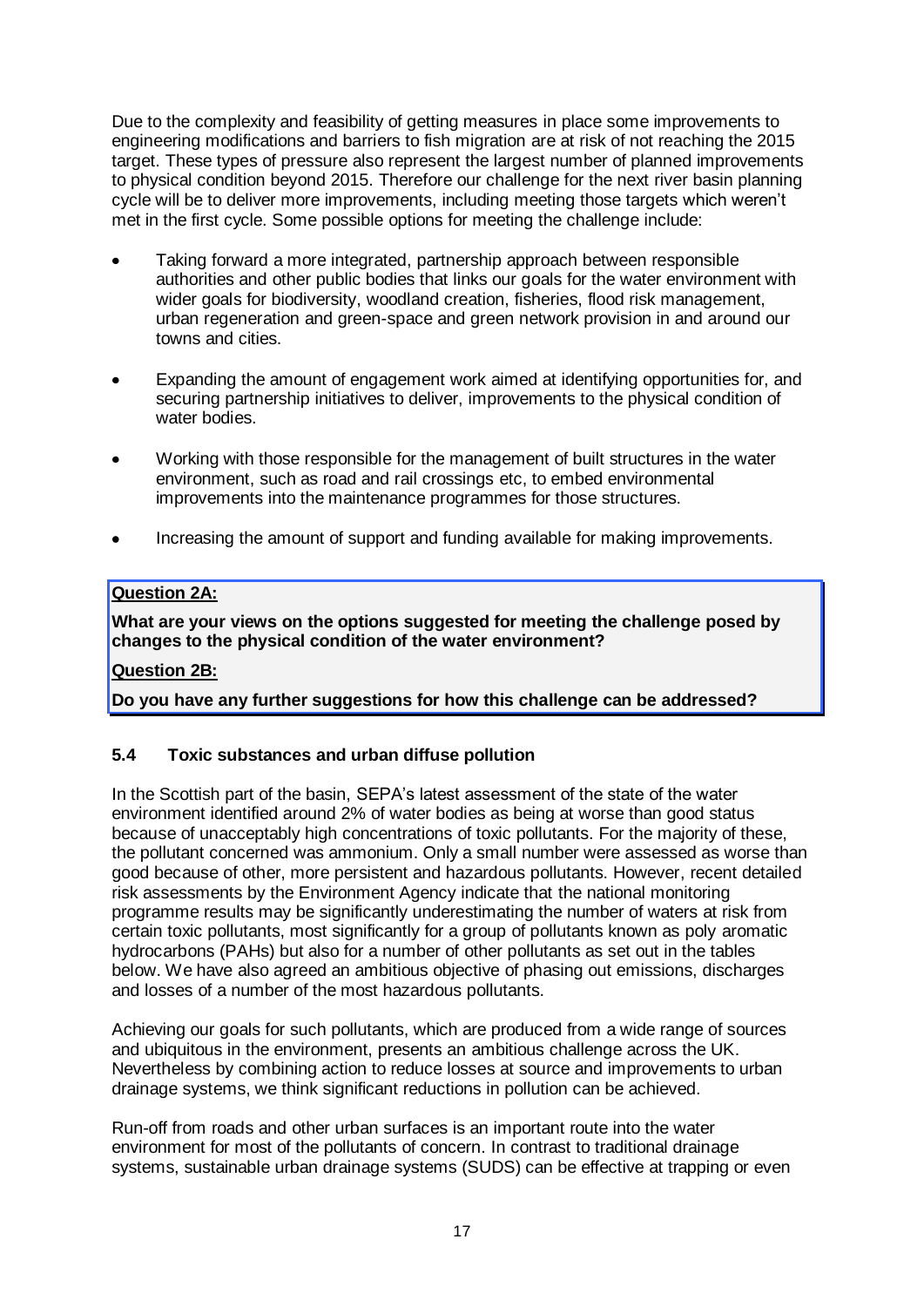treating the pollutant. To make use of this and make progress towards achieving our objectives, we will need to retrofit SUDS onto existing drainage system with the most polluting outfalls.

Tables 5a-e on the following pages identify the key chemicals of national concern in the UK due to their toxicity to both humans and wildlife, and outlines possible options for future management.

| 5a: Brominated diphenylethers (BDPE)                                                                                |                                                                                                                                                                                                                                                          |                                                                                                                                                                                                                                                                                                                                                   |                                                                                                                                                                                                                                                                                                                                                                                                                                                                                              |  |  |
|---------------------------------------------------------------------------------------------------------------------|----------------------------------------------------------------------------------------------------------------------------------------------------------------------------------------------------------------------------------------------------------|---------------------------------------------------------------------------------------------------------------------------------------------------------------------------------------------------------------------------------------------------------------------------------------------------------------------------------------------------|----------------------------------------------------------------------------------------------------------------------------------------------------------------------------------------------------------------------------------------------------------------------------------------------------------------------------------------------------------------------------------------------------------------------------------------------------------------------------------------------|--|--|
| Where do<br>they come<br>from?                                                                                      | How are they<br>released into the<br>water<br>environment?                                                                                                                                                                                               | What are the<br>challenges to<br>achieving our targets?                                                                                                                                                                                                                                                                                           | What options are there for a step<br>change in our approach to meeting<br>the challenge?                                                                                                                                                                                                                                                                                                                                                                                                     |  |  |
| Used to<br>prevent the<br>spread of<br>fires in<br>many<br>household<br>goods -<br>from<br>cushions to<br>computers | Treated items will<br>shed particles,<br>which mix into<br>household dust -<br>and most of this<br>ends up in sewers<br>via our washing<br>machines, or by<br>being mixed in<br>with rainfall<br>Particles can be<br>released if the<br>item is recycled | Numerous small sources<br>make source control<br>difficult<br>The most<br>bioaccumulative forms<br>have been banned and<br>other forms restricted in<br>the EU but are still being<br>produced and used<br>elsewhere and can come<br>in to the country in<br>imported goods<br>Removal from<br>wastewater with current<br>technology is extremely | Controls on imports could be explored<br>Focus could be directed to controlling<br>emissions from electronic waste<br>dismantling plants which are likely to<br>be large sources<br>Improved control over disposal of<br>waste sofas and textiles could be<br>explored<br>Sustainable Urban Drainage Systems<br>(SUDS) which remove particulates<br>could help reduce proportion from<br>urban run-off (although this does not<br>address the problem of<br>household/industrial wastewater) |  |  |
| <b>Question 3a</b>                                                                                                  |                                                                                                                                                                                                                                                          | expensive                                                                                                                                                                                                                                                                                                                                         |                                                                                                                                                                                                                                                                                                                                                                                                                                                                                              |  |  |

# **Table 5: Toxic substances of national concern**

**Question 3a**

**What are your views on the options proposed for BDPE?**

| <b>5b: Mercury and Cadmium</b>                                                                                                                                                                                                           |                                                                                                                                                                                    |                                                                                                                                                                                                                                                                                       |                                                                                                                                                                                                                                                                         |  |  |
|------------------------------------------------------------------------------------------------------------------------------------------------------------------------------------------------------------------------------------------|------------------------------------------------------------------------------------------------------------------------------------------------------------------------------------|---------------------------------------------------------------------------------------------------------------------------------------------------------------------------------------------------------------------------------------------------------------------------------------|-------------------------------------------------------------------------------------------------------------------------------------------------------------------------------------------------------------------------------------------------------------------------|--|--|
| Where do they come<br>from?                                                                                                                                                                                                              | How are they<br>released into<br>the water<br>environment?                                                                                                                         | What are the<br>challenges to achieving<br>our targets?                                                                                                                                                                                                                               | What options are there<br>for a step change in<br>our approach to<br>meeting the challenge?                                                                                                                                                                             |  |  |
| Mercury is used in<br>dentistry, batteries, paints<br>and fluorescent lights. A<br>legacy remains from<br>historical use in<br>thermometers<br>Cadmium is used in<br>batteries, pigments,<br>stabilizers and agricultural<br>fertilisers | Mercury enters<br>the wastewater<br>network and<br>through<br>industrial point<br>sources<br>Cadmium<br>enters the<br>water<br>environment<br>diffusely<br>through land<br>run-off | Due to current use and<br>legacy of these<br>chemicals in existing<br>products, the goal of<br>ceasing emissions,<br>losses and discharges to<br>the water environment<br>will be very challenging<br>Removal from<br>wastewater with current<br>technology is extremely<br>expensive | Discussions are ongoing<br>in the EU regarding<br>banning mercury in<br>dental amalgam,<br>cadmium in agricultural<br>fertilisers and button cell<br>batteries containing both<br>chemicals<br>SUDS could help to<br>remove the sediments to<br>which these metals bind |  |  |
|                                                                                                                                                                                                                                          |                                                                                                                                                                                    |                                                                                                                                                                                                                                                                                       |                                                                                                                                                                                                                                                                         |  |  |

**Question 3b**

**What are your views on the options proposed for Mercury and Cadmium?**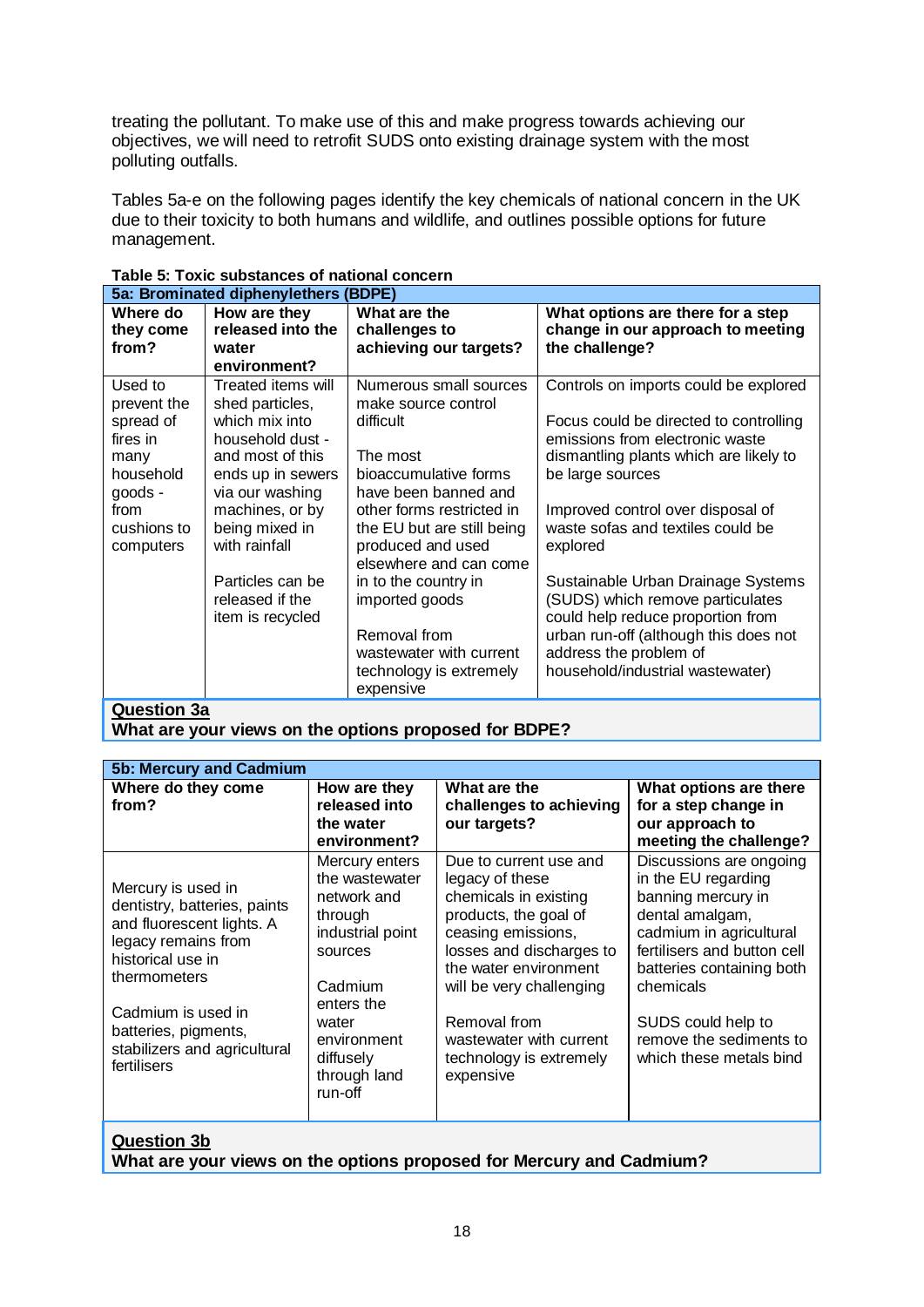| 5c: Polyaromatic Hydrocarbons (PAHs)                                        |                                                                                   |                                                                      |                                                                                                                                            |  |  |
|-----------------------------------------------------------------------------|-----------------------------------------------------------------------------------|----------------------------------------------------------------------|--------------------------------------------------------------------------------------------------------------------------------------------|--|--|
| Where do they<br>come from?                                                 | How do they get<br>into the water<br>environment?                                 | What are the<br>challenges to<br>achieving our<br>targets?           | What options are there for a step<br>change in our approach to meeting<br>the challenge?                                                   |  |  |
| Found naturally in<br>oil and coal                                          | Particles enter<br>the water<br>environment                                       | Because so many<br>sources exist, the<br>substance is                | Re-design and retrofit of SUDS to trap<br>and breakdown PAHs in urban run-off                                                              |  |  |
| Produced from<br>burning<br>substances<br>containing<br>carbon, such as     | mainly through<br>urban run-off<br>though a small<br>percentage<br>enters through | found nearly<br>everywhere,<br>making source<br>control difficult    | Integration with policies for reducing air<br>pollution through better traffic<br>management to reduce particulates<br>from vehicles       |  |  |
| petrol, diesel,<br>natural gas, coal,<br>wood, stubble,<br>heather and      | wastewater<br>discharges and<br>directly from the<br>atmosphere                   | The goal of<br>ceasing all<br>emissions, losses<br>and discharges of | Work with manufacturers to reduce<br>pollutants at source, for example from<br>vehicle emissions and tyres                                 |  |  |
| plastics<br>Formed in the<br>manufacture of<br>coke                         | Significant levels<br>have built up from<br>historic use                          | this substance<br>will be very<br>challenging                        | Work with roads authorities to look at<br>targeted maintenance sweeping of<br>roads and emptying of gully pots on<br>roads with high usage |  |  |
| <b>Question 3C</b><br>What are your views on the options proposed for PAHs? |                                                                                   |                                                                      |                                                                                                                                            |  |  |

| 5d: Nonylphenol                                                                                                            |                                                                                                                                                                              |                                                                                                                                                                                                                                                                                                                 |                                                                                                                                                                                                                                                                                                                                                                         |  |  |
|----------------------------------------------------------------------------------------------------------------------------|------------------------------------------------------------------------------------------------------------------------------------------------------------------------------|-----------------------------------------------------------------------------------------------------------------------------------------------------------------------------------------------------------------------------------------------------------------------------------------------------------------|-------------------------------------------------------------------------------------------------------------------------------------------------------------------------------------------------------------------------------------------------------------------------------------------------------------------------------------------------------------------------|--|--|
| Where does<br>it come<br>from?                                                                                             | How is it<br>released into<br>the water<br>environment?                                                                                                                      | What are the challenges to<br>achieving our targets?                                                                                                                                                                                                                                                            | What options are there for a step<br>change in our approach to<br>meeting the challenge?                                                                                                                                                                                                                                                                                |  |  |
| Used in<br>production of<br>resins,<br>plastics,<br>stabilizers<br>and industrial<br>surfactants,<br>including<br>clothing | The substance<br>enters the<br>water<br>environment<br>mainly through<br>urban run-off<br>though a<br>proportion<br>enters through<br>commercial<br>wastewater<br>discharges | There are many sources for<br>this substance and it is used<br>in a large number of<br>products, making source<br>control difficult<br>The goal of ceasing all<br>emissions, losses and<br>discharges of this substance<br>will be very challenging<br>Wastewater treatment costs<br>for the substance are high | Control of imported products<br>containing the substance could be<br>explored<br>International negotiations for<br>ceasing use in products where<br>restrictions are not in place should<br>be explored<br>Treatment at end of pipe is<br>possible by SUDS for surface<br>water run-off and wastewater<br>treatment for contaminated trade<br>effluents (though costly) |  |  |
| <b>Question 3D</b><br>What are your views on the options proposed for Nonylphenol?                                         |                                                                                                                                                                              |                                                                                                                                                                                                                                                                                                                 |                                                                                                                                                                                                                                                                                                                                                                         |  |  |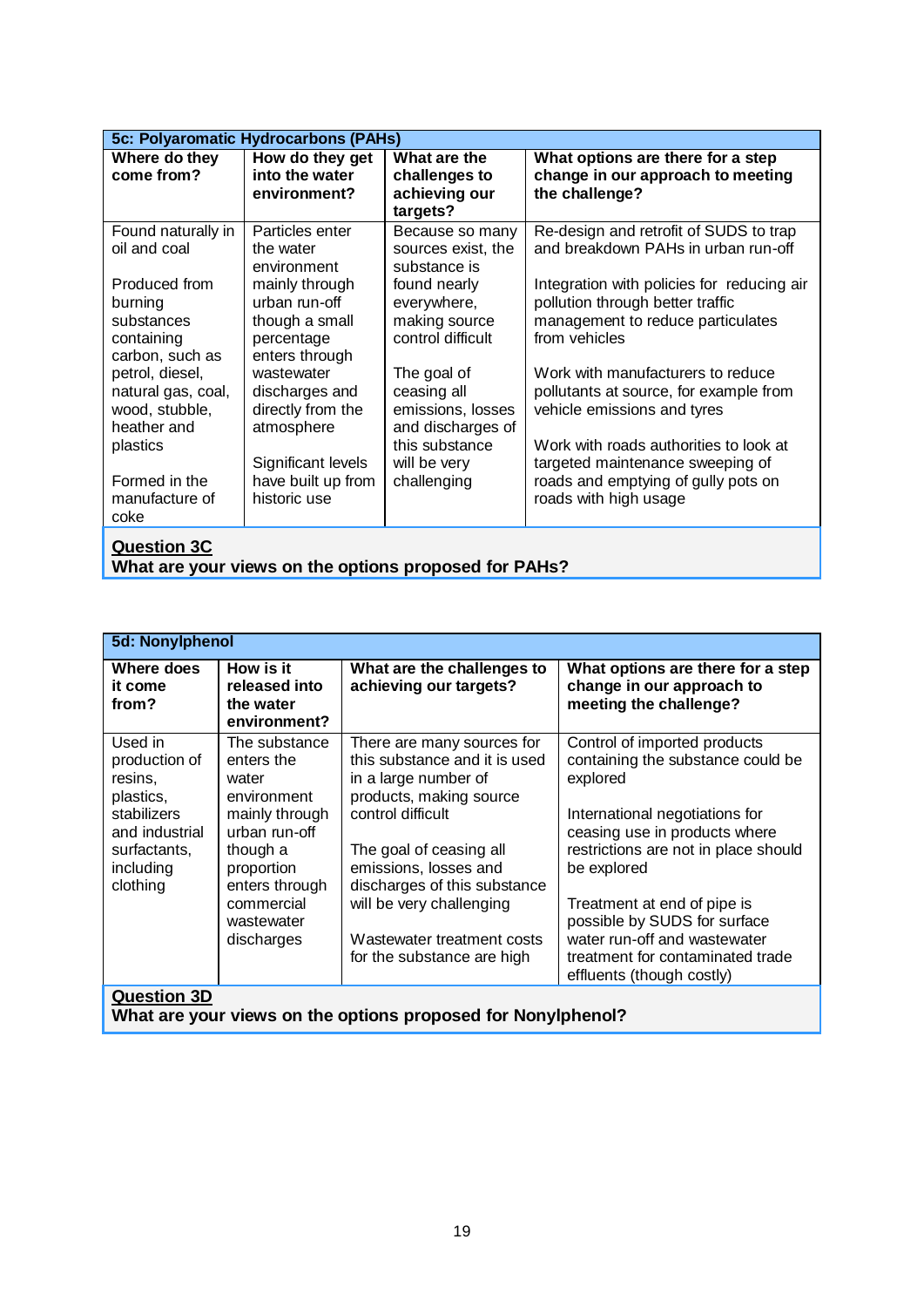| 5e: Di(2-ethylhexyl)phthalate (DEHP)                |                                                                |                                                                                     |                                                                                             |
|-----------------------------------------------------|----------------------------------------------------------------|-------------------------------------------------------------------------------------|---------------------------------------------------------------------------------------------|
| Where does it<br>come from?                         | How is it released<br>into the water<br>environment?           | What are the challenges to<br>achieving our targets?                                | What options are there<br>for a step change in our<br>approach to meeting<br>the challenge? |
| Used as a<br>plasticiser (to<br>make plastics       | By far the greatest<br>source is diffuse,<br>from road surface | There are many sources for<br>this substance and it is used<br>in a large number of | Work with other countries<br>on targeted EU controls                                        |
| more flexible)<br>Applications                      | run-off and urban<br>areas                                     | products, making source<br>control difficult                                        | Work with manufacturers<br>to encourage the use of<br>alternative plasticisers in           |
| include vehicle<br>parts, soles of<br>shoes, window | A smaller portion<br>enters from point<br>sources, including   | The goal of ceasing all<br>emissions, losses and<br>discharges of this substance    | products presenting most<br>risk to the environment                                         |
| and door<br>sealants, roofing                       | domestic and<br>commercial                                     | will be very challenging                                                            | Treatment via SUDS for<br>roads, especially those                                           |
| materials and<br>traffic signs/cones                | wastewaters                                                    | Most treatment works cannot<br>effectively remove this<br>substance                 | deemed high risk due to<br>high volume of traffic                                           |
| <b>Question 3E:</b>                                 |                                                                |                                                                                     |                                                                                             |

**What are your views on the range of options proposed for DEHP?**

SEPA and the Environment Agency are working together to form a baseline inventory of toxic substances of concern in the environment to assist in monitoring our compliance with the legislative requirements<sup>21</sup>. Further data gathering and changes to monitoring approaches, for example by measuring an increased range of substances in ecosystems, will improve our understanding of the environmental risks and challenges ahead.

# **Question 3F:**

**Do you have additional suggestions for management options for these substances?**

#### **Question 4:**

**Do you have suggestions for how we can address the wider challenges of urban diffuse pollution?**

# **6. Summary and next steps**

This document has set out to describe the current condition of the water environment and assess progress towards achieving the improvement targets we set for 2015. Monitoring and analysis of the water environment of the Solway Tweed river basin district has shown that 44% of our surface waters are in a good or better condition.

Progress assessments indicate that the legislative framework is facilitating improvements on the ground for many sectors. In addition a strong partnership approach is proving to be the key factor in achieving our environmental outcomes, particularly for improvements on diffuse and physical condition pressures. Building on the catchment approach will continue to be an important way to focus and identify synergies so that the programme of measures delivers improvements to multiple pressures. We are fortunate that much of the basin is taking this

 $\overline{a}$ <sup>21</sup> SEPA - [Significant issues](http://www.sepa.org.uk/water/river_basin_planning/significant_issues.aspx)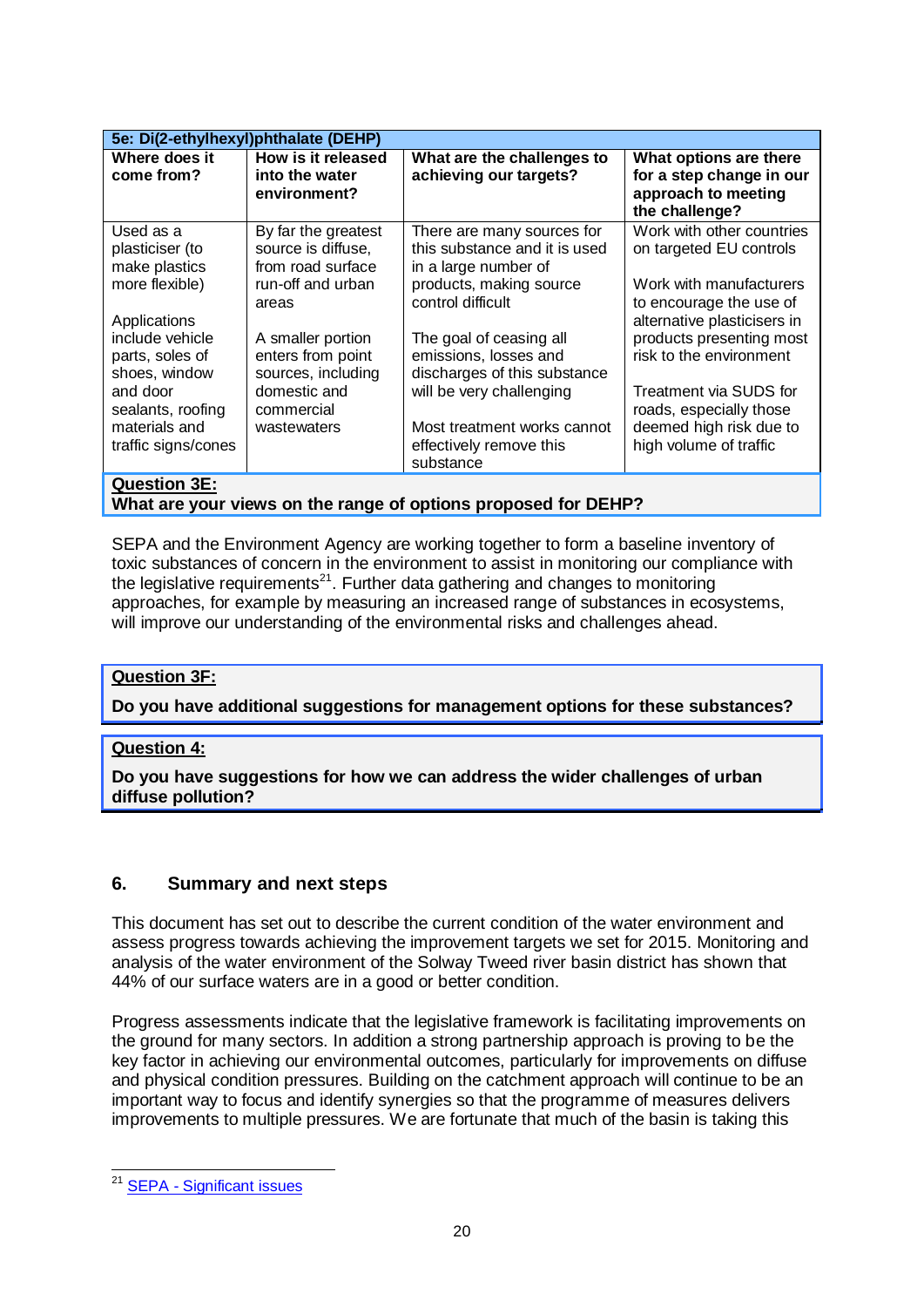approach e.g. the Dumfries and Galloway catchment initiative<sup>22</sup>, Eden Rivers Trust<sup>23</sup> and Tweed Forum<sup>24</sup>.

Through the assessments presented in this report and the online tool, the key management challenges for the second cycle of river basin planning have been identified as rural diffuse pollution, impacts on the physical condition of the water environment, and toxic substances and urban diffuse pollution. For these pressures a step-change will be required in order to meet the outstanding 2015 targets and those set for 2021 and 2027.

Our aim for this consultation is to get your input on the development of the programme of measures for these significant water management challenges going forward. Working together to identify the most appropriate actions will create a robust second plan that ensures maximum benefits to the water environment and its many users.

#### **Question 5:**

**Do you agree with our assessment of water management challenges described in this report?**

#### **Question 6:**

**Are there any other areas you can contribute to for second plan development that you would like to discuss further?**

There are a number of ways to respond to this consultation:

- Using the **[consultation tool](https://consultation.sepa.org.uk/rbmp/cccf-solwaytweed)**<sup>25</sup> on SEPA's website;
- By requesting a paper version of the response form (email [rbmp@sepa.org.uk\)](mailto:rbmp@sepa.org.uk);
- $\bullet$ By writing to SEPA at SEPA RBMP Unit, SEPA Corporate Office, Castle Business Park, Stirling, FK9 4TR.

This consultation runs from 22 December 2013 to 22 June 2014 and SEPA and the Environment Agency will issue a response document by September 2014.

 $\overline{a}$ <sup>22</sup> [www.sepa.org.uk/land/conservation.aspx](http://www.sepa.org.uk/land/conservation.aspx)

<sup>23</sup> [www.savetheeden.org](http://www.savetheeden.org/)

<sup>24</sup> [www.tweedforum.org](http://www.tweedforum.org/)

<sup>25</sup> <https://consultation.sepa.org.uk/rbmp/cccf-solwaytweed>